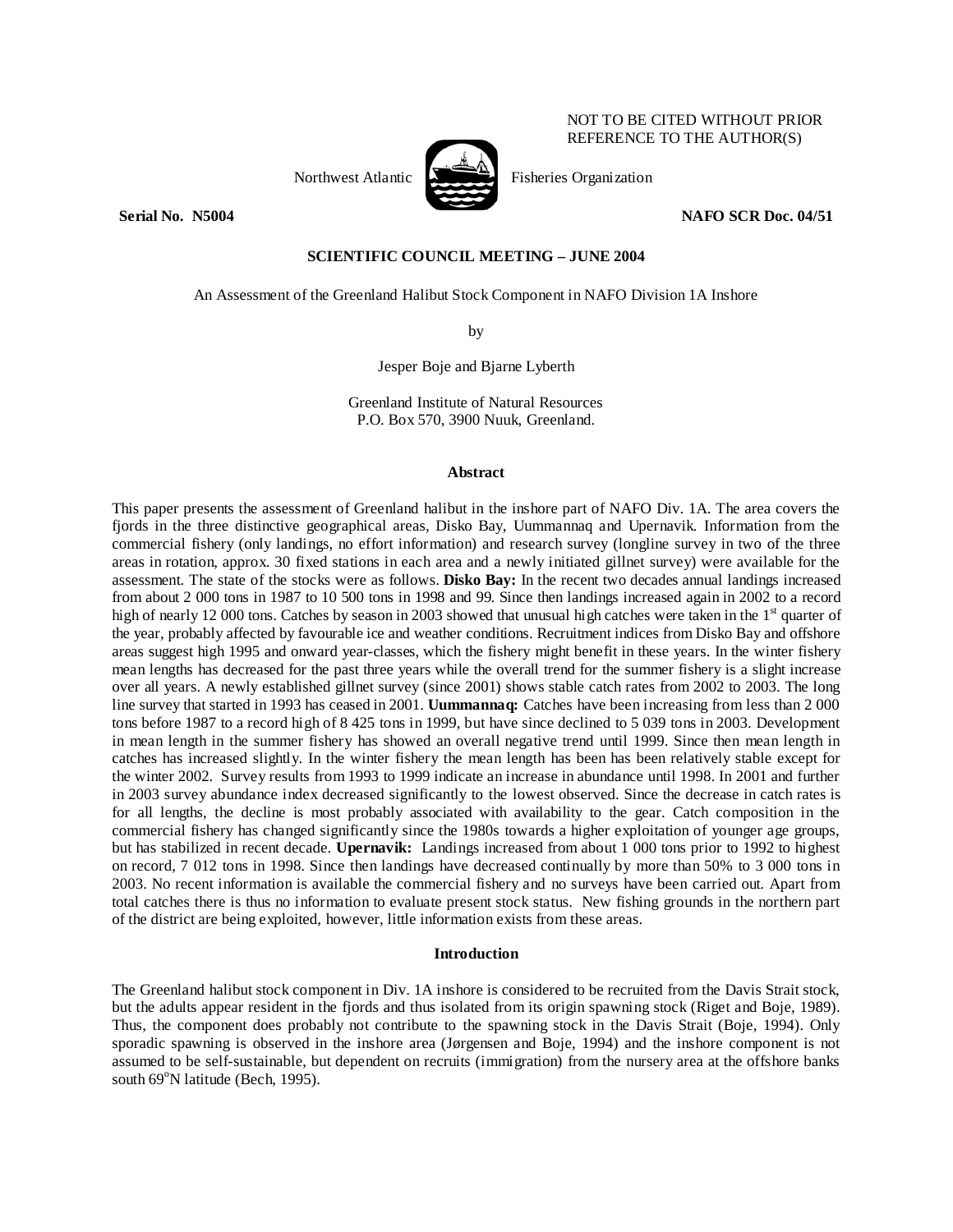## **Description of the Fishery and Nominal Catches**

The main inshore fishing grounds for Greenland halibut are in Div. 1A (Fig. 1), where the total landings amounted to 20 496 tons in 2003, and constitute far the majority (~99%) of inshore landings in Greenland. The inshore landings were around 7 000 tons in the late-1980s and increased until the late-1990s to a maximum of 25 000 tons.

The inshore fishery in Div. 1A is located in three main areas: Disko Bay, Uummannaq and Upernavik (Fig. 1). The fishery is not quota regulated, but in the latest years regulations have been have been made to restrict effort increase, thus from 1998 a special fishery licence is required to land catches of Greenland halibut. New license issues have since been limited. The total number of licenses is around 1100. There are no landing limitations on the fishery licenses. Therefore, in reality the fishery is unregulated.

The fishery is traditionally performed with longlines from small open boats or by means of dog sledges. In recent years bigger vessels (>25 feet) have increased in numbers. Typically the fishery is carried out in the inner parts of the ice fjords at depths between 500 to 800 m. In the middle of the 1980s gillnets were introduced to the inshore fishery, and were used more commonly in the following years. In the late nineties authorities introduced area regulations on gillnets in order to limit effort. A total ban for gillnets has been in force since 2000. However, many exemptions have been given to this ban. Most recently a re-opening of a all year gillnet fishery in Ilulissat in front of the ice fjord. Exemption on the gillnet ban in Upernavik and Uummannaq in areas outside the Ice fjords have been given in the following periods: Upernavik 1. February- 30. April and again from 1. June to 30. September. In Uummannaq in the periods 1. February – 30. June and again from 1. October to 31. December. However competence to lay down local rules have been given to Uummannaq and Upernavik municipalities in 2004, and areas where gillnet fishery is allowed has been expanded in all three municipalities. The gillnet fishery is regulated by a minimum mesh-size of 110 mm (half meshes), while there are no gear regulations on the longline fishery.

# *Disko Bay*

Disko Bay is the area where Greenland halibut fishery developed in Greenland in the beginning of the last century, and has traditionally taken the main part of the catches. The catches in Disko Bay have increased continually until the late-1990s at about 10 500 tons (Fig. 2). Since then catches declined to 7 052 tons in 2001, but has increased again in 2002 and further in 2003 to a historic high of 11 571 tons. The Greenland halibut fishery is conducted in, and in front of an ice fjord (Kangia) in the immediate vicinity of Ilulissat town, and in an ice fjord north of Ilulissat, Torssukattak (Fig. 1). The winter fishery in Ilulissat Ice fjord, Kangia, is a traditional fishery from the ice by means of longlines. The fishery near Ilulissat is conducted within a relative small area and consist of a mixture of gillnet and longline fishery. However, the gillnet fishery is restricted to areas further from the ice fjord than the longline fishery. The majority of the landings in Disko Bay were caught within this area. The fishery in Ilulissat is carried out in all seasons but most often peak in summer. In 2003, probaby due to favorable ice condition, the winter fishery was unusually high and highest monthly catches in that year was taken in February (Fig. 3). This phenomenon has probably contributed to the record high catches of 2003. It has been observed that the fish disappear from the area in mid July, where after the fishery move to Torssukattak north of Ilulissat (Simonsen and Roepstorff, 2000). The fishery in Torssukattak is almost exclusively carried out in the period July - August. Fishery in this fjord is restricted by ice in spring.

## *Uummannaq*

The catches in Uummannaq were stable of about 3 000 tons prior to 1992, but has since increased with some fluctuations until 1999. Since then landings have declined to 5 039 tons in 2003 (Fig. 2 and Table 1).

The fishery in Uummannaq area is conducted in a large system of ice fjords. The main fishing grounds are in the southwest part of the fjord system. In previous times the southernmost ice fjord, Qarajaqs Ice fjord was the main fishing area but during the last decade the fishery has spread further north to include Sermilik and Itiviup Ice fjords (Fig. 1). Use of gillnets is prohibited in the inner parts of the fjords in Uummannaq.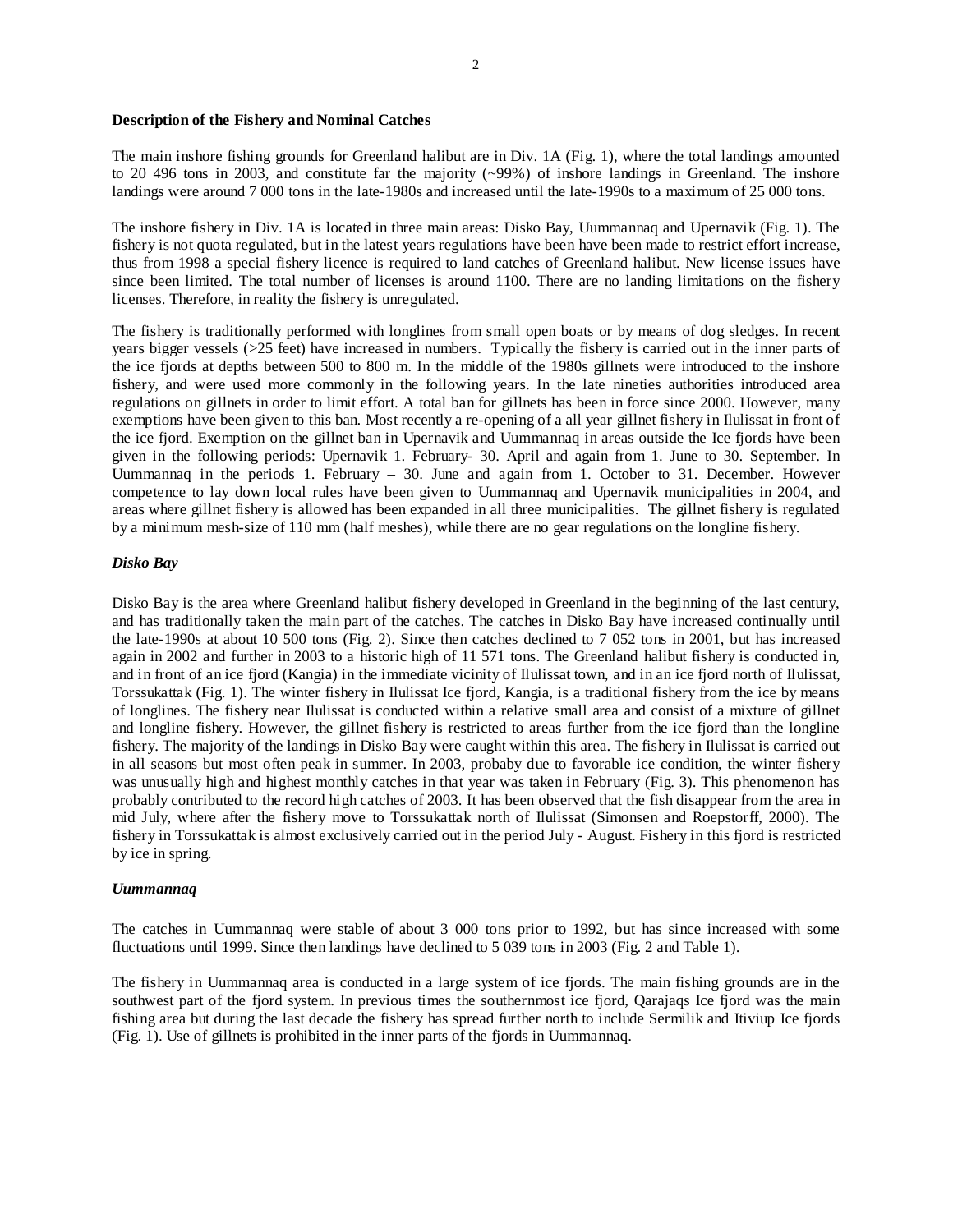## *Upernavik*

The northernmost area consists of a large number of ice fjords. The main fishing grounds are Upernavik Ice fjord and Giesecke Ice fjord. New fishing grounds around Kullorsuaq in the northern part of the area are exploited these years (Fig. 1). Use of gillnets have up till now been prohibited in Upernavik but dispensations have been given for a fishery outside the ice fjords in 2002.

The catches in the Upernavik area have increased steadily from about 1 000 tons in the late-1980s to about 3 to 4 000 tons in 1993 to 1995 (Fig. 2 and Table 1). The total catch in 1998 was the highest on record 7 012 tons. Since then landings have declined and was 3 019 tons in 2002 followed by an increase to 3 884 tons in 2003.

## **Input Data**

## **Research fishery**

# *Longline survey*

Prior to 1993 various longline exploratory fisheries were conducted with research vessels. Due to variable survey design and gear, these surveys are not comparable. In 1993 a longline survey for Greenland halibut was initiated for the inshore areas of Disko Bay, Uummannaq and Upernavik. The survey was conducted annually covering two of three areas alternately, with approximately 30 fixed stations in each area (for further details see Simonsen *et al*. (2000). This survey has recently been evaluated and the main conclusions drawn are that the survey does not generate sufficient data for proper statistical analyses; this in combination with an almost unknown selectivity of the gear as well as catch efficiency, prevents to use surveys results as anything than indicative of overall stock trends, e.g. no information on year-class strength and population in absolute numbers. Therefore, a pilot study on using gillnet (multi-meshed) as surveying gear have been performed since 2001. Parallel with the new gillnet survey the aim was to continue the longline survey. However in 2002 no longline survey was conducted and in 2003 the longline survey was only conducted in Uummannaq. In order to standardize the survey catch rates with respect to depth and area effects, a GLM was used to generate mean catch rates.

## *Gillnet survey*

The main objective for using gillnets is a well-estimated selectivity and the possibility for targeting pre-fishery sized Greenland halibut, i.e. lesser than 40 cm. Experience with the gear so far, indicate that catch rates are sufficient to allow proper statistical analyses, and the strategy is therefore to continue this survey as a monitoring tool for the inshore Greenland halibut populations in Disko Bay.

The gillnet survey was initiated in 2001 and takes place only in Disko Bay with the research vessel '*Adolf Jensen'*. The location, Disko bay, is chosen due to the known presence of pre-fishery recruits in the entire area in combination with a bottom topography (approx. 3-400 m depth of even clay ground) that allows fishing with gillnets. The northern areas, Uummannaq and Upernavik, have both tough rock grounds not suitable for gillnet fishing. Only 8 stations were fished in the starting year 2001, while in 2002 and 2003 the number was increased to 55 and 58, respectively (see Table 2). The surveyed area cover the proposed young fish areas in Disko Bay, off Ilulissat and the Ice fjord and off the northern ice fjord Torssukattak (Fig. 4). Mesh sizes 45, 52, 60 and 70 mm (knot to knot) with twines 0.28, 0.40, 0.40 and 0.50 mm, correspondingly, were used to target the fish size groups approximately 30–50 cm. Multi-gang gillnets being approx. 300 m were composed of 4 sections, one of each meshsize, with 2 m space between each section to prevent catchability interactions between sections. Soaktime is approx. 10 hours and fishing occurred both day and night. Stations were paired two and two, close to each other to analyse for within station variability. The survey uses fixed positions of stations.

The gillnets are selecting Greenland halibut in the length range 3 50 cm. Greenland halibut larger than 50 cm are abundant in the area, but seem mostly concentrated at the commercial fishing grounds in the immediate vicinity of Ilulissat and in the Ice fjords, Kangia (Ilulissat Ice fjord) and Torsukattak in the north. The gillnet survey do not cover those commercial fishing grounds. Greenland halibut smaller than 30 cm are occasional abundant in the area,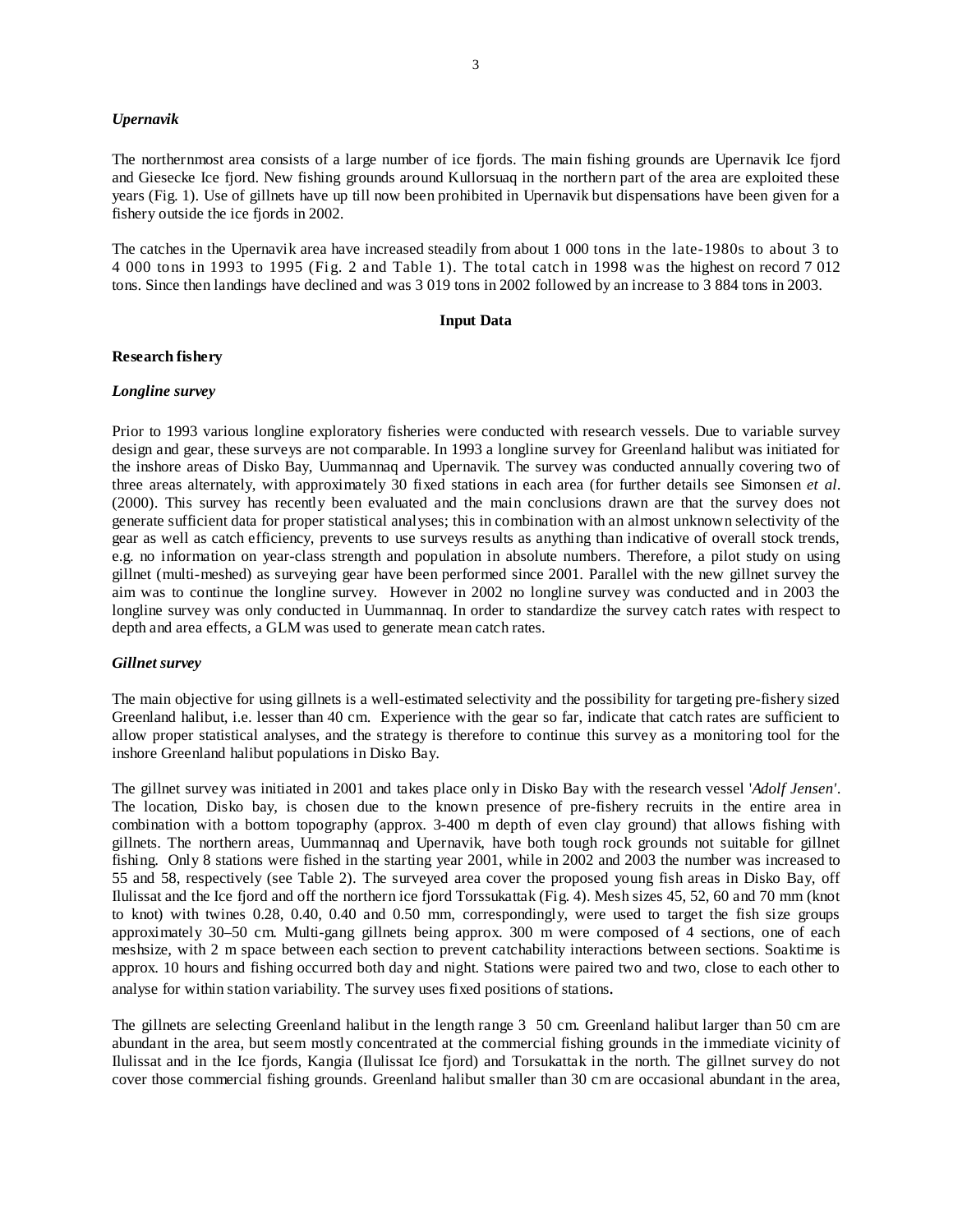but are mostly recruited from offshore areas off Disko Bay and are supposed to perform a stepwise migration towards the commercial fishing grounds near the ice fjords.

## *Recruitment indices*

Greenland Institute of Natural Resources conducts annual surveys with R/V "*Pamiut*" in 3<sup>rd</sup> quarter for shrimp and demersal fish as described in Storr-Paulsen and Jørgensen (SCR Doc. 04/18 this meeting). For Greenland halibut ages 1 and older are selected by the gear. The CPUE for Greenland halibut (number per age per hour of ages 1-3) is estimated for the main offshore nursery area (Div. 1AS, 1BN and 1Bs) and for the Disko Bay. Both indices are assumed indicative for recruitment to the Disko Bay fishable stocks only. Recruitment dynamics for the northern areas, Uummannaq and Upernavik are unknown.

# **Commercial Fishery Data**

## **Landings data**

Data on the inshore landings of Greenland halibut for Disko Bay and Uummannaq in 2002-03 was obtained from Greenland Fishery Licence Control (GFLK). Data from Upernavik was obtained from Upernavik Seafood. Only a part of the data from 2003 was allocated to gear and statistical square, and the remaining catches were allocated according to these available data. No information was provided on catches by gear in 2002, and for 2002 it was assumed that catches were distributed by gear as in 2003. Summer was defined as June-October (both included), remaining months was classified as winter.

Processed fish is normally converted to whole fish weight using conversion factor set by the authorities. In 1998 and 1999 a new set of conversion factors was introduced. The conversion factor for gutted fish with head and tail was multiplied by a factor 1.10 (previously 1.05). The conversion factor for gutted fish without tail and tail fin was 1.35 (previously 1.52).

In order to obtain length distributions for the commercial catches/landings random samplings from gillnet and longline fishery are carried out annually in the three main areas in February/March and July/August. Samples intensity from the commercial fishery in recent years is given in text table below.

# **Effort**

In 1999 logbooks were introduced in the inshore fishery on a voluntary basis. The reporting has been very limited in both 1999 to 2001 (Simonsen, 2001), and no logbooks were available from the fishery in 2002 and 2003.

# **Catch at age**

Catch at age data were compiled for the 2002 and 2003 fishery based on otolith sampling in summer, both from the surveys and from the commercial fishery (Table 5). For 2002 the ALK for Disko Bay and Uummannaq was compiled of otoliths from both areas due to incomplete sampling (Table 6). For 2003 the ALK for Disko Bay was based on otoliths from older fish in Uummannaq in addition to sampling from Disko Bay, due to incomplete coverage of the older age groups in Disko Bay. For Uummannaq in 2003 was used an ALK from Uummannaq (Table 7). Otoliths in the inshore part of 1A has been read by the same otolith reader from GINR in the entire period. No reliable maturity data were available.

For both 2002 and 2003 the gillnet fishery in summer was not sampled. Catch composition from this fishery was assumed equal to the winter gillnet fishery.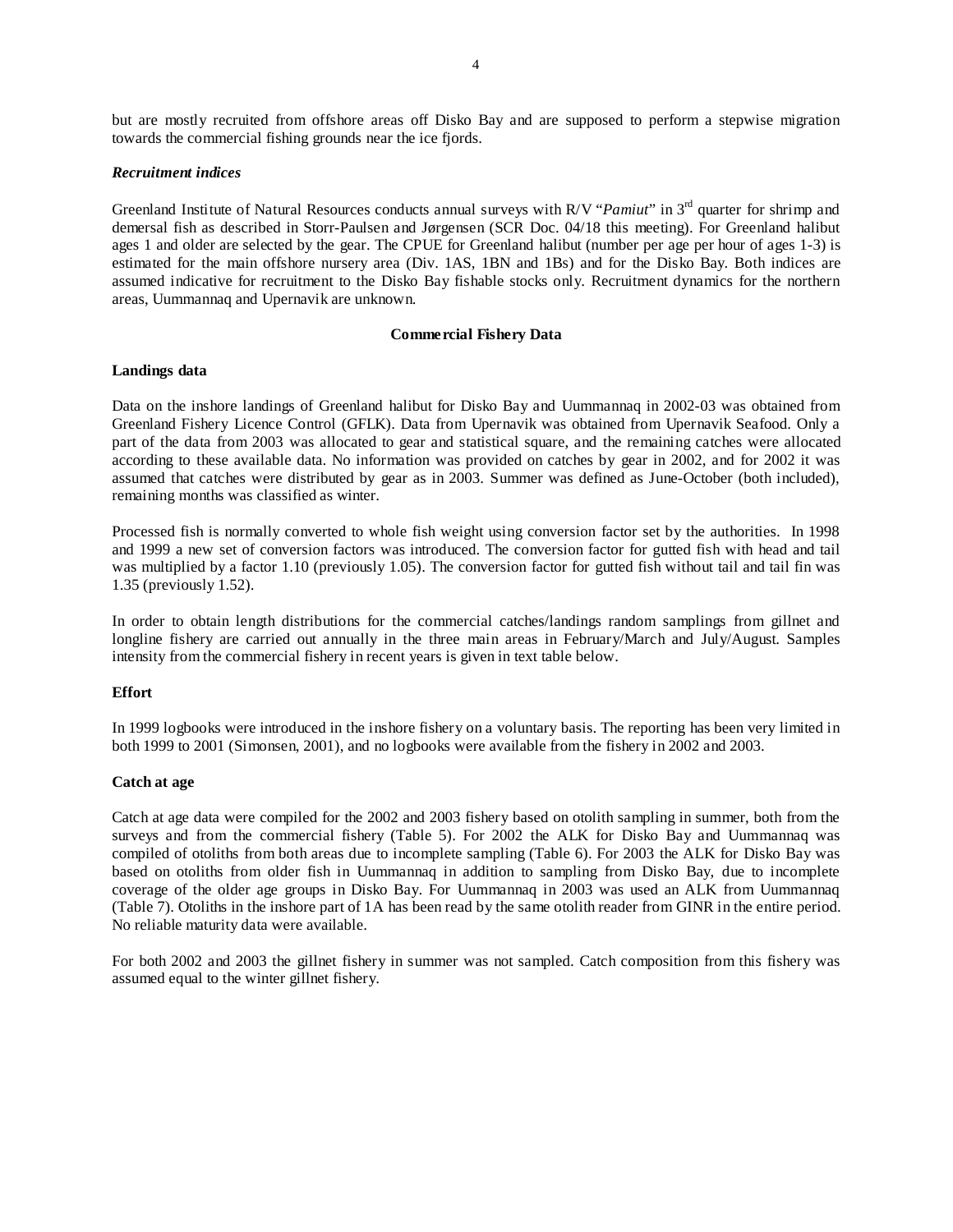| <b>Sampling</b>                                 | 2002   | Uummannaq        |        |               |                     |  |
|-------------------------------------------------|--------|------------------|--------|---------------|---------------------|--|
| Nos length measurements                         |        |                  |        |               | <b>Nos otoliths</b> |  |
| Gear \ Season                                   | Summer | <b>Winter</b>    | All    | % sampled     |                     |  |
| Longline                                        | 4150   | 1048             | 5,198  |               |                     |  |
| Gillnet                                         | 1252   | 95               | 1,347  |               |                     |  |
| All                                             | 5,402  | 1,143            | 6,545  | 0.354         | 419                 |  |
|                                                 |        |                  |        |               |                     |  |
| <b>Sampling</b>                                 | 2003   | <b>Uummannag</b> |        |               |                     |  |
| Nos length measurements                         |        |                  |        |               | <b>Nos otoliths</b> |  |
| Gear \ Season                                   | Summer | Winter           |        | All % sampled |                     |  |
| Longline                                        | 2290   | 1048             | 3,338  |               |                     |  |
| Gillnet                                         |        | 447              | 447    |               |                     |  |
| All                                             | 2,290  | 1,495            | 3,785  | 0.350         | 236                 |  |
|                                                 |        |                  |        |               |                     |  |
|                                                 |        |                  |        |               |                     |  |
| Sampling                                        | 2002   | Disko Bay        |        |               |                     |  |
| <b>Nos length measurements</b><br>Gear \ Season | Summer | Winter           | All    |               | <b>Nos otoliths</b> |  |
|                                                 | 7197   | 1700             |        | % sampled     |                     |  |
| Longline<br>Gillnet                             |        |                  | 8,897  |               |                     |  |
| All                                             | 7,197  | 6469<br>8,169    | 6,469  | 1.135         | 419                 |  |
|                                                 |        |                  | 15,366 |               |                     |  |
| Sampling                                        | 2003   | Disko Bay        |        |               |                     |  |
| Nos length measurements                         |        |                  |        |               | <b>Nos otoliths</b> |  |
| Gear \ Season                                   | Summer | Winter           | All    | % sampled     |                     |  |
| Longline                                        | 2081   | 1867             | 3.948  |               |                     |  |
| Gillnet                                         |        | 797              | 797    |               |                     |  |

For 2002 catches were not available by gear type, so for the compilation of catch in numbers for Disko Bay and Uummannaq areas it was assumed that catches were distributed by gear as in 2003.

## **Biological Data**

#### **Data Storage Tags and behaviour of Greenland halibut**

A programme on tagging with data storage tags, initiated between Nordic countries in 2002, to elucidate vertical migratory behaviour of Greenland halibut have been continued and ending in 2003. So far, 12 recaptures have been recorded from releases in Disko Bay, which represents a considerable amount of data (recordings every 15 minutes in periods up to 6 month). The recordings have not yet been analysed properly, but exploratory analyses tend to show that Greenland halibut is capable of performing extensive vertical excursions of up to 3-400 m within few hours. There is a general tendency that Greenland halibut move to deeper waters from November to February/March, probably inside the Kangia ice fjord.

#### **Analytic Assessment**

The possibilities of an analytic assessment have been explored in previous years by means of a separable VPA. However, Scientific Council have not approved the VPA as taken face value due to inaccurate determination of terminal F's and lack of effort data. However, it was felt that the VPA provided a likely scenario of stocks trends for the recent years. Difficulties in age determination of fish older than 10 years added considerably to uncertainty in input data.

#### **Assessment**

## **Gillnet survey**

The gillnet survey uses 4 different mesh sizes, 46, 55, 60 and 70 mm, for which is assumed a bi-modal selection curve as shown in Fig. 5. Gillnet selection curves are well-known being skew and not only characterized by a normal distribution. In order to account for catch of larger fish a bi-modal approach was chosen. The mesh sizes 46, 55, 60 and 70 mm was chosen in order to select fish in the length range 30–50 cm, i.e. pre-fishery recruits. From the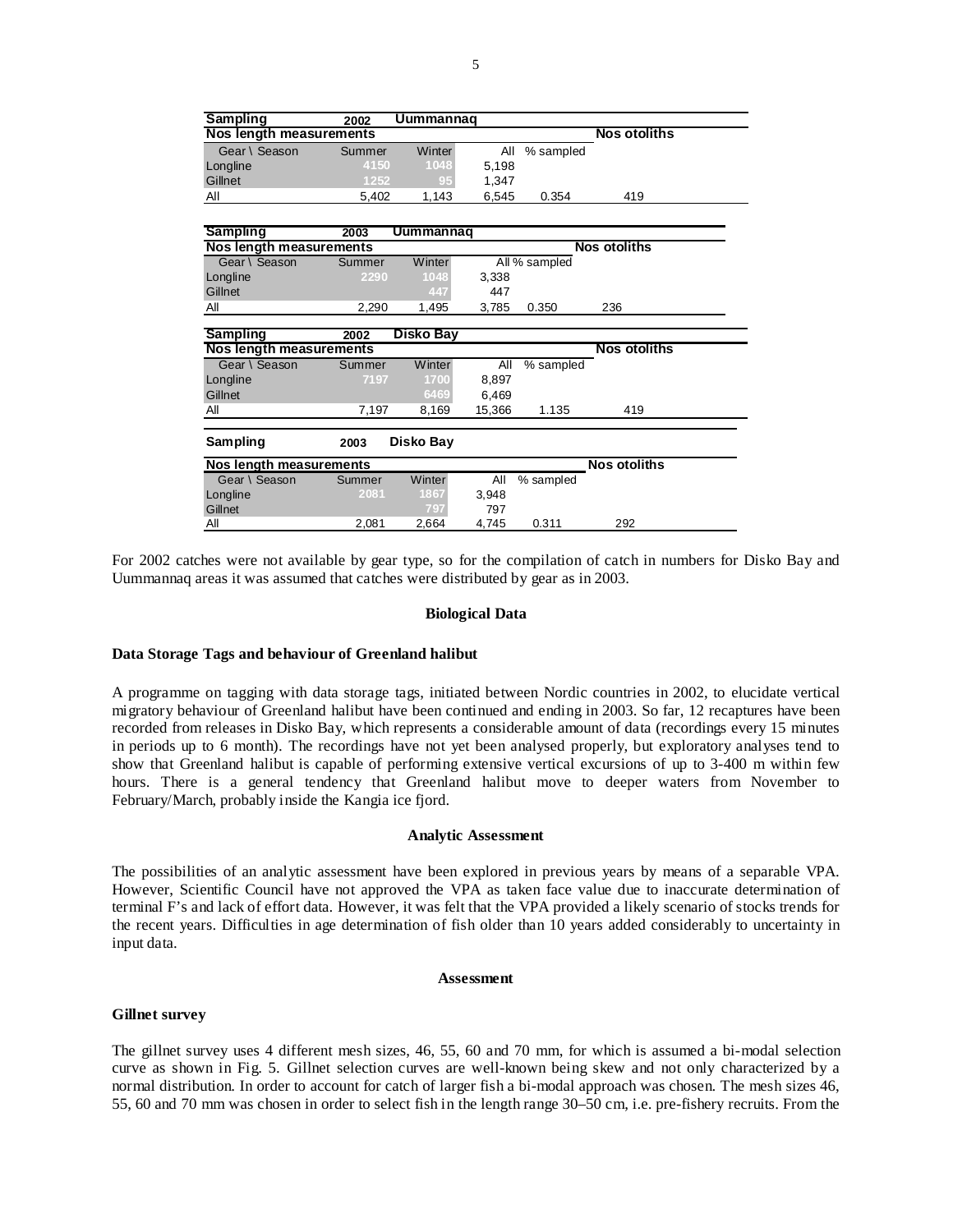selection curves in Fig 5, it is obvious that selection is nearly 100% in that length interval, thus the catches in this length range will reflect the fished population.

Most catches in the survey was obtained in the area just north of Ilulissat (stat. sq. LH028) and off the northern Ice fjord Torssukattak (Fig. 6). Fig. 7 summarizes the overall development in catch rates from survey from 2001 to 2003; from 2001 to 2002 both CPUE and NPUE decreased, and in 2003 the catch rates have been stable. The catches have been expressed as catch or numbers per 6 hours of setting, assuming that catch rates are linear positive related to soak time. This has, however, not been proved, and since soak time is on average twice as high in 2002 as compared to 2001 and 2003, the trend in catch rates between years is dependant on this assumption. Partitioning the CPUE and NPUE in length groups, do only reveal a difference for smaller fish; these fish exhibit stable development from 2001 to 2003.

Assuming a bi-modal selection curve as given in Fig. 5 will result in relative underlying populations as provided in the right column of Fig. 8. The fit of the assumed selection curve is given at the left column (residual plots) and the catch by mesh sizes are given in middle column. Clearly, the figure illustrates the noisy data, where the 70 mm mesh size nearly always catch a smaller amount of fish than expected and the 60 mm mesh size mostly catch more than expected. The resultant relative population subsequently varies considerably between years, however, mostly outside the lengths selected by the gear, i.e. <30 cm and >60 cm. Also, the low number of observations in 2001 impedes any firm conclusions from the time series. In 2003 more abundant young fish < 35 cm seem coming into the survey, but the lengths are not fully selected.

# **Longline survey**

Since 2001 when the gillnet survey was initiated, the longline survey has been restricted and the aim is to cover the areas Uummannaq and Upernavik only. In 2001 and 2003 a survey was carried out in Uummannaq only. In order to establish a calibration key for the two gears, gillnet and longline, longline settings will be conducted in Disko Bay in 2004 and 2005. This will allow an extension of the newly initiated gillnet survey index back in time.

# **Survey CPUE**

*Disko Bay* 

Since 2001 no longline survey has been carried out in Disko Bay.

# *Uummannaq*

In Uummannaq mean size have been very stable in the time series of the longline survey. Mean length increased from 57 cm to 62 cm in 1998 and has since decreased to 58 cm in 2003 (Fig. 9, Table 4). Catch rates have, however, showed a considerable decrease since 1998/99. The "raw" catch rates (unstandardised) have been reduced by 86% since 1998, while the standardised catch rates are reduced by 90% since 1999 (Fig. 10). A length composition in the survey have varied considerably since 1993 and does not allow to track any strong year-classes (Fig. 11). Using the relation between total catches and the survey index as an approximation for exploitation level, reveal that exploitation of the populations in Uummannaq have increased since the late 1990'ies and especially in 2003 (Fig. 12).

# Upernavik

Since 2000 no longline survey has been carried out in Upernavik.

# **Commercial Fishery**

# **Size Distribution**

Mean lengths from the longline landings in the period 1993 to winter 2004 in Disko Bay and Uummannaq are showed in Fig. 13. In Upernavik no sampling have been conducted from the commercial fishery since 2002. Fish caught in summer are generally smaller than fish caught during winter.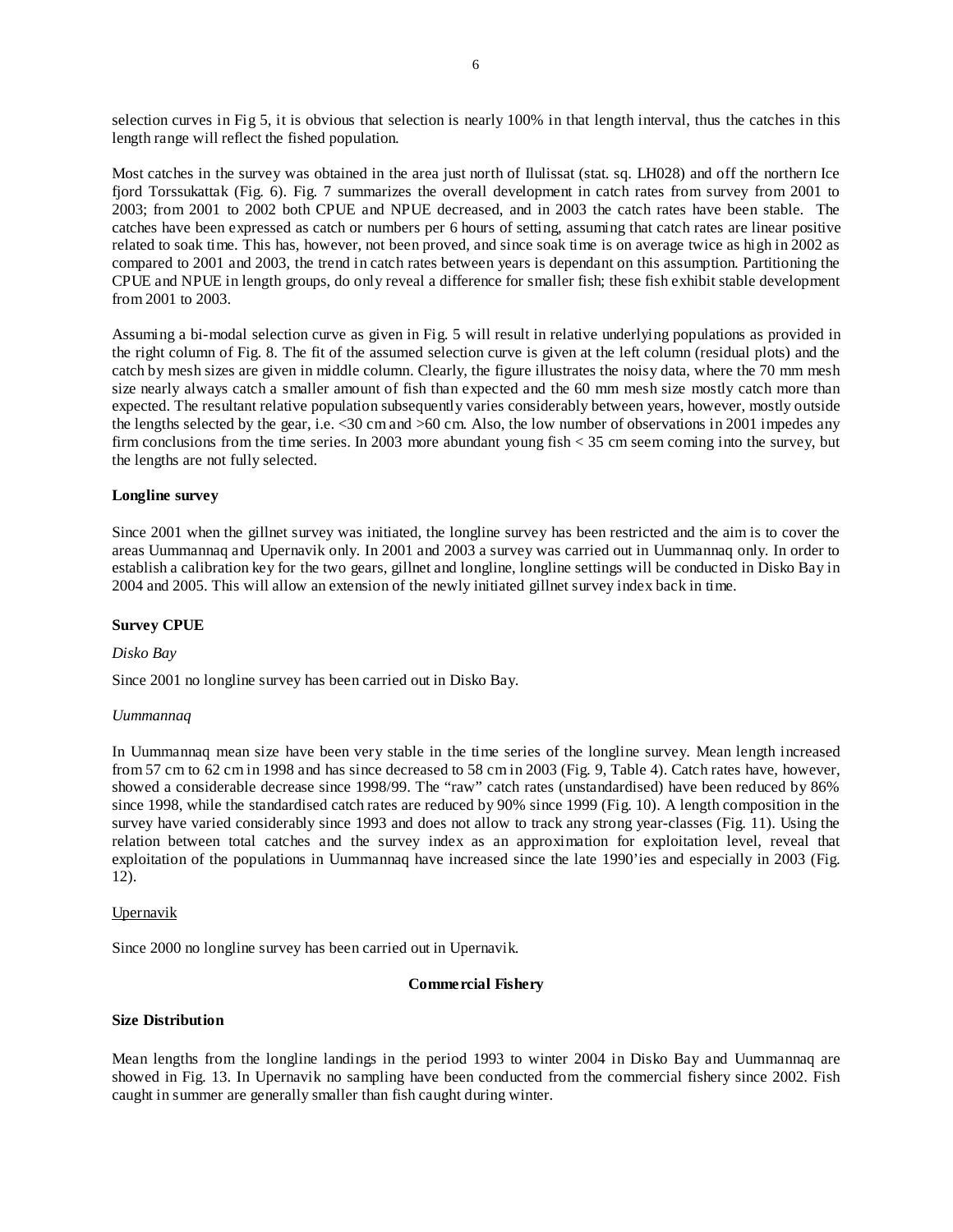In Disko Bay mean length in the winter fisheries have fluctuated considerably in the time series with a slight increasing overall trend. The variation is most probably due to inadequate sampling. In recent 3 years mean length decreased from a high of about 80 cm to about 70 cm in 2003 and 2004. Fishing at the traditional winter fishing grounds in the ice fjord has been impeded in the recent years due to lack of land-fast sea-ice (the fishery is conducted from the sea-ice) and an open-water fishery developed on alternative fishing grounds. This change in fishing grounds may have affected mean size in landings. Mean lengths in the summer fishery increased somewhat from 1993 to 1996, but have thereafter been stable at about 60 cm.

In Uummannaq mean sizes in the winter fishery has been stable throughout the period at about 66 cm. Development in mean size in landings from the summer fishery decreased in the early period from 1993 to 1997, but have thereafter remained stable at about 64 cm.

# **Catch at Age**

For all three areas there have been a shift in exploitation pattern through the time series (Fig. 14). While the younger age groups comprised between 25% and 50% of the catches in the late-1980s and early-1990s, they now constitutes about 60-80% of the catches. However, in Disko Bay and Uummannaq exploitation the younger age groups seem to decrease somewhat in recent years to about 50-60%. In Upernavik exploitation of the younger age groups have increased considerably in the period from less than 25% to more than 80% in 1999-2001. No catch-at-age is available for Upernavik since then.

# **Mean Weight-at-age**

Mean weight at.age for Greenland halibut in the three fishing areas are provided in Fig. 15. The outliers in 1994 are considered due to errors in age readings. For the younger fish mean weight at age have varied in the sampled time series, but recent values are overall at same level as those in the beginning of the period. For the older fish  $(>\alpha$ ge 12) there is a clear trend of a decline in mean weight at age in the entire period since 1993, while for ages 9 to 12 mean weights are stable.

# **Recruitment**

Recruitment indices were available for the offshore area of Div. 1AB and for Disko Bay (inshore). In both areas recruitment index of age 1 fish was high in 2003, in the offshore areas above the average (702 nos/hr *vs* 528 nos/hr) for the time series, and in Disko Bay the index was the second highest in the time series (1989-03), 1705 nos/hour *vs* 800 nos/hour (Fig. 16). So far, no relation has been established between the recruitment strength in these surveys and strength of corresponding age groups in the fishery in Disko Bay.

# **Analytical Approaches**

Exploratory runs were conducted using the production model ASPIC. ASPIC requires series of catch data and indices of stock biomass, either corresponding effort, CPUE, or survey catch rates. The advantage is that the model do not require age-disaggregated catch data, but requires starting guesses for *K*, carrying capacity, MSY and B1/K ratio (Initial biomass/K). Assuming effort equals catches and using the longline survey index from 1993 and onwards, resulted in conflicting signals between survey and catch/effort, which disables ASPIC to run.

# **State of the Stock Components**

The abrupt decline in landings in the most recent years that raised concern by NAFO in 2002, have reversed for Disko Bay and Uummannaq since 2002, and for Upernavik catches have stabilised at a low level. Exploitation of younger age groups has increased considerably for all areas in the past 10-15 years. The lack of information on fishing effort makes it difficult to evaluate trends in landings relative to stock biomass or fishing effort. Since no surveys and sampling has been conducted in Upernavik area since 2001, there is no basis to evaluate the state of Greenland halibut stocks in that area in recent years.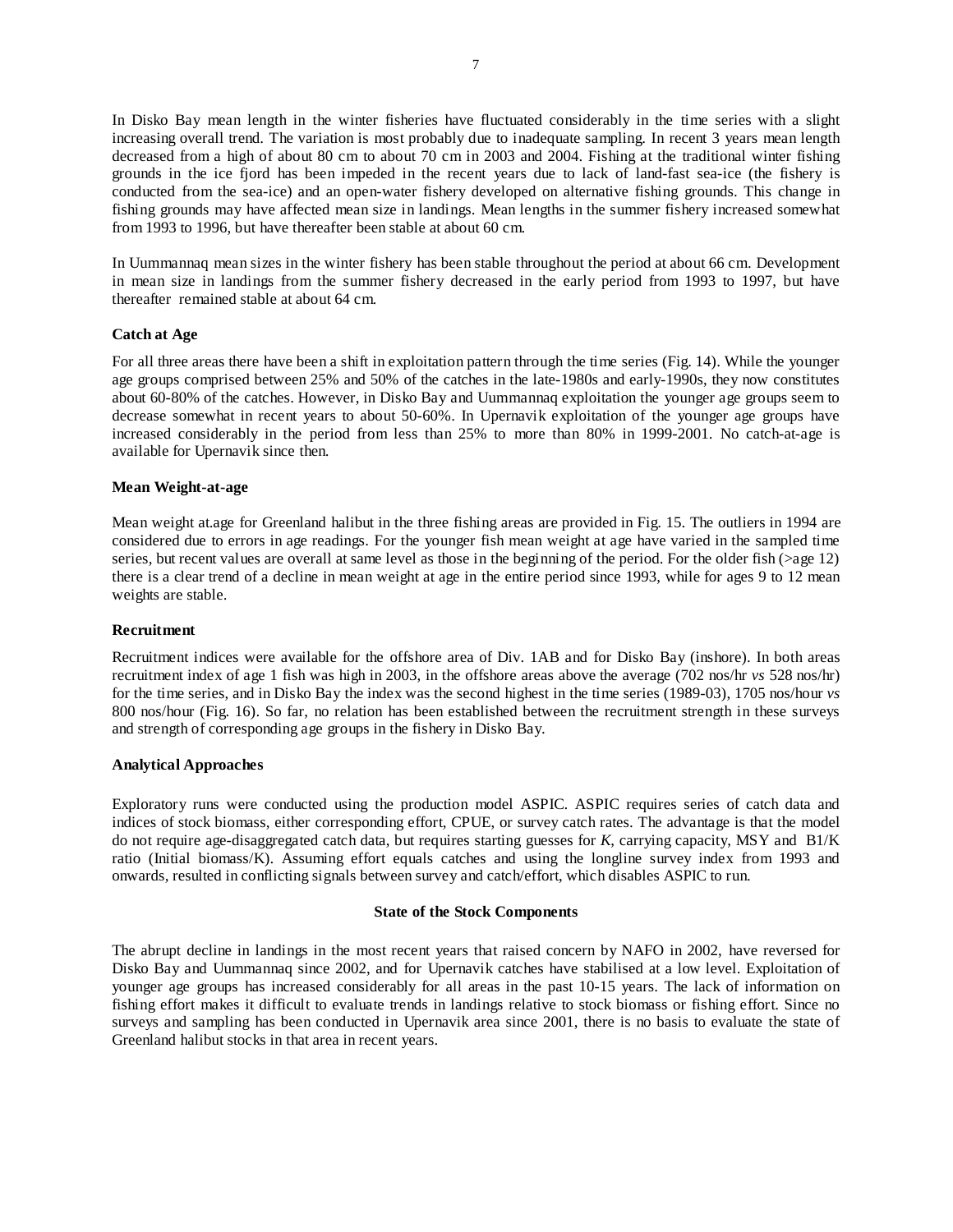## **Disko Bay**

Since the beginning of the fishery for Greenland halibut in Greenland early in the 1900 in this area, landings have increased continuously. In the recent two decades annual landings increased from about 2 000 tons in 1987 to 10 500 tons in 1998 and 99. Since then landings declined to 7 000 tons in 2001, but increased again in 2002 to a record high of nearly 12 000 tons, and remained there in 2003. The reason for this high variation is unknown, and no effort measures are available. Ice and weather conditions are known to influence use of gear type in the fishery and can also limit the total fishery. Catches by season in 2003 showed that unusual high catches were taken in the  $1<sup>st</sup>$  quarter of the year. Although the data are preliminary only, favourable weather conditions have obviously endorsed the fishery in this period and consequently resulted in the high catches of that year.

Recruitment indices from Disko Bay and offshore areas suggest high 1995 and onward year-classes, which the fishery might benefit in these years. This could explain the increase in catches in recent years. Age 9 in 2003 catches are estimated second highest in the time series.

In the commercial fishery mean length in catches are quite variable for the entire time series. In the winter fishery mean lengths has decreased for the past three years while the overall trend for the summer fishery is a slight increase over all years.

A newly established gillnet survey (since 2001) shows stable catch rates from 2002 to 2003. The long line survey that started in 1993 has ceased in 2001.

## **Uummannaq**

Catches have been increasing from less than 2 000 tons before 1987 to a record high of 8 425 tons in 1999. Since then landings have declined to 5 039 tons in 2003. The seasonal distribution of catches has been constant for the recent years.

Development in mean length in the summer fishery has showed an overall negative trend until 1999. Since then mean length in catches has increased slightly. In the winter fishery the mean length has been relatively stable except for the winter 2002. Age composition in catches from the commercial fishery has changed significantly since the 1980s towards a higher exploitation of younger age groups, but has stabilized in recent decade.

Survey results from 1993 to 1999 indicate an increase in abundance until 1998. In 2001 and further in 2003 survey abundance index decreased significantly to the lowest observed. This dramatic reduction in biomass index is, however, in disagreement with data from the fishery. Mean lengths from the survey are relatively stable in the entire period, so the decrease in catch rates is for all lengths groups. Therefore the decline in catch rates is most likely associated with a shift in availability of the fish to the gear in the past three years.

# **Upernavik**

Fishery in Upernavik developed in the mid-1980s and thus constitutes the youngest inshore fishery in West Greenland. Landings increased from about 1 000 tons prior to 1992 to about 5 000 tons in 1996 and 1997. In 1998 landings were the highest on record, 7 012 tons. Since then landings have decreased continually by more than 50% to 3 019 tons in 2002, though followed by a slight increase to 3 884 tons in 2003.

No sampling from the commercial fishery has been conducted since 2001 and neither any surveys. Apart from total catches there is thus no information to evaluate present stock status.

### **General Comments**

The lack of reliable landing data for recent years and late delivery data from the Greenland authorities hampers the assessment of the inshore stock components in Div. 1 A. Official data on landings allocated on area (field-code), fishing gear and effort is a prerequisite for disaggregating catches and compiling catch in numbers, thereby allowing any analytical approaches to determine stock status. Improvement of the current assessment is entirely dependent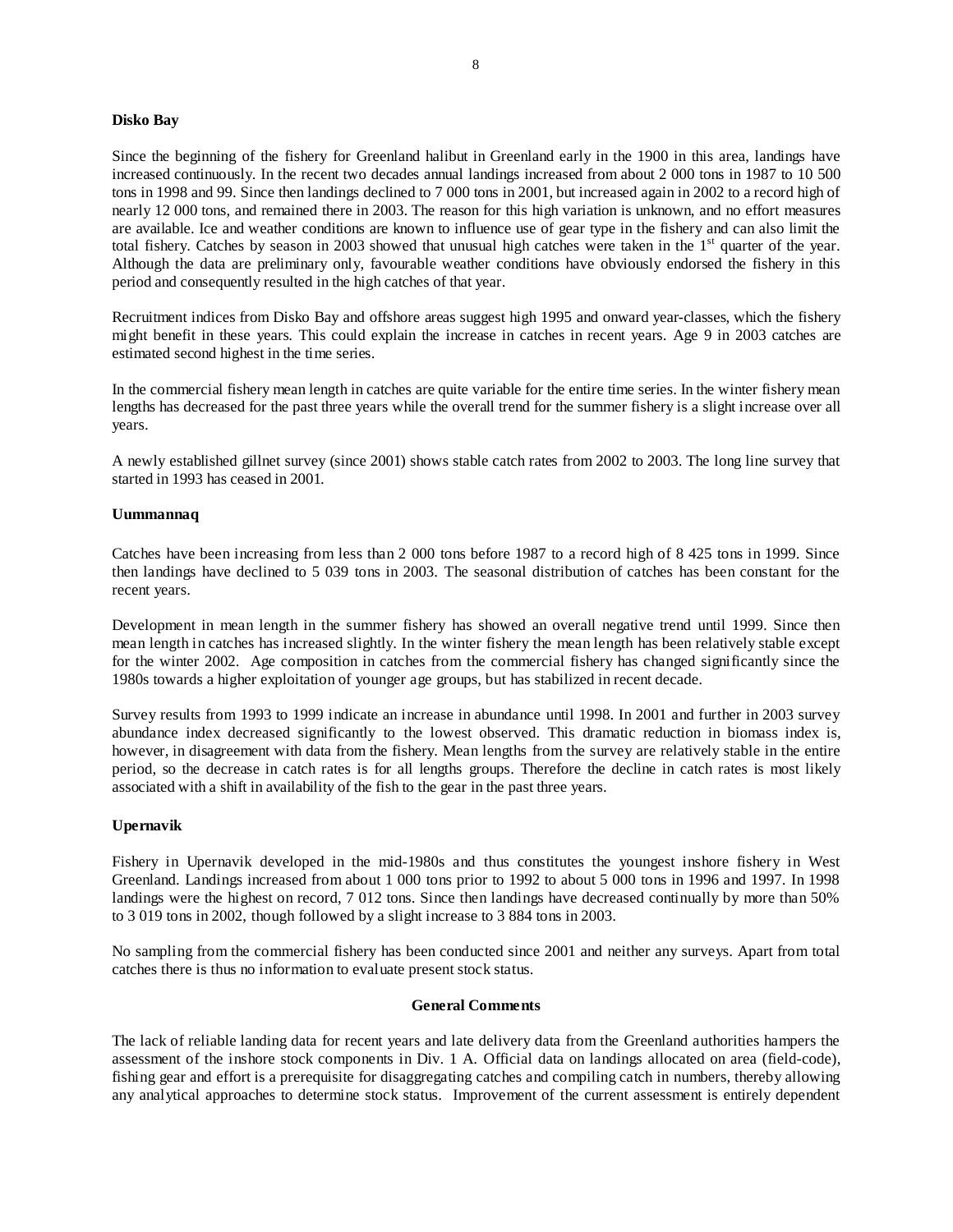upon this. In 2002, no information had been provided on gear types in the fishery. For the past number of years the catch statistics is preliminary and frequent changes to the database creates confusion on the "true" version.

A voluntary logbook was introduced in 1999 for parts of the inshore Greenland halibut fishery. However, the return rate has been very low and shows no sign of improvement. Authorities should consider means to ensure a higher return rate of logbooks in the Greenland halibut commercial fishery in Div. 1A.

 A earlier study of the by-catch of Greenland halibut in the commercial shrimp fishery (Jørgensen and Carlsson, 1998) suggest that the by-catch is considerable and could have a negative effect on recruitment to the inshore stock component. However, 26 mm sorting grids have since then been made mandatory in the shrimp fishery (since October 2000), but for the entire inshore shrimp fishery exemptions for the use of the sorting grids have been given until recently. No evaluations have been made on the effectiveness of the sorting grids.

#### **References**

Bech, G., 1995. Recruitment of Greenland halibut at West Greenalnd. NAFO SCR Doc. 95/19.

- Boje, J. (1994). Migrations of Greenland halibut in Northwest Atlantic based on tagging experiments in Greenland waters 1986-92. NAFO SCR Doc. 94/18
- Jørgensen, O. A. and D. M. Carlsson (1998). An estimate of by-catch of fish in the West Greenland shrimp fishery based on survey data. NAFO SCR Doc. 98/41(N3030)
- Jørgensen, O.A. and Boje, J., 1994. Sexual maturity of Greenland halibut in NAFO Subarea 1. NAFO SCR Doc., 94/42 (No. N2412).
- Riget, F. and J. Boje (1989). Fishery and some biological aspects of Greenland halibut (Reinhardtius hippoglossoides) in West Greenland waters. Sci. Council Studies, (13): 41-52.
- Simonsen, C.S. and Roepstorff, A., 2000. Udvikling og adfærd af fisk & fiskere i Diskobugt området. In: H. M. and O.R. Rasmussen (Editors), Innusuk -Arktisk Forsknings Journal. Direktoratet for Kultur, Uddannelse og Forskning, Nuuk, Grønland, pp. 29-43. *In danish*
- Simonsen, C.S., Boje, J. and Kingsley, M.C.S., 2000. A Review Using Longlining to Survey Fish Populations with Special Emphasis on an Inshore Longline Survey for Greenland Halibut (Reinhardtius hippoglossoides) in West Greenland, NAFO Division 1A. NAFO SCR Doc., 00/29
- Simonsen, C.S. 2001. Logbook in the inshore fishery for Greenland halibut in NAFO Div. 1A. NAFO SCR Doc. 01/26.
- Storr-Paulsen, M. And O.A. Jørgensen (2004). Biomass and Abundance of Demersal Fish Stocks off West Greenland Estimated from the Greenland Shrimp survey, 1988-2003. NAFO SCR Doc. 04/18.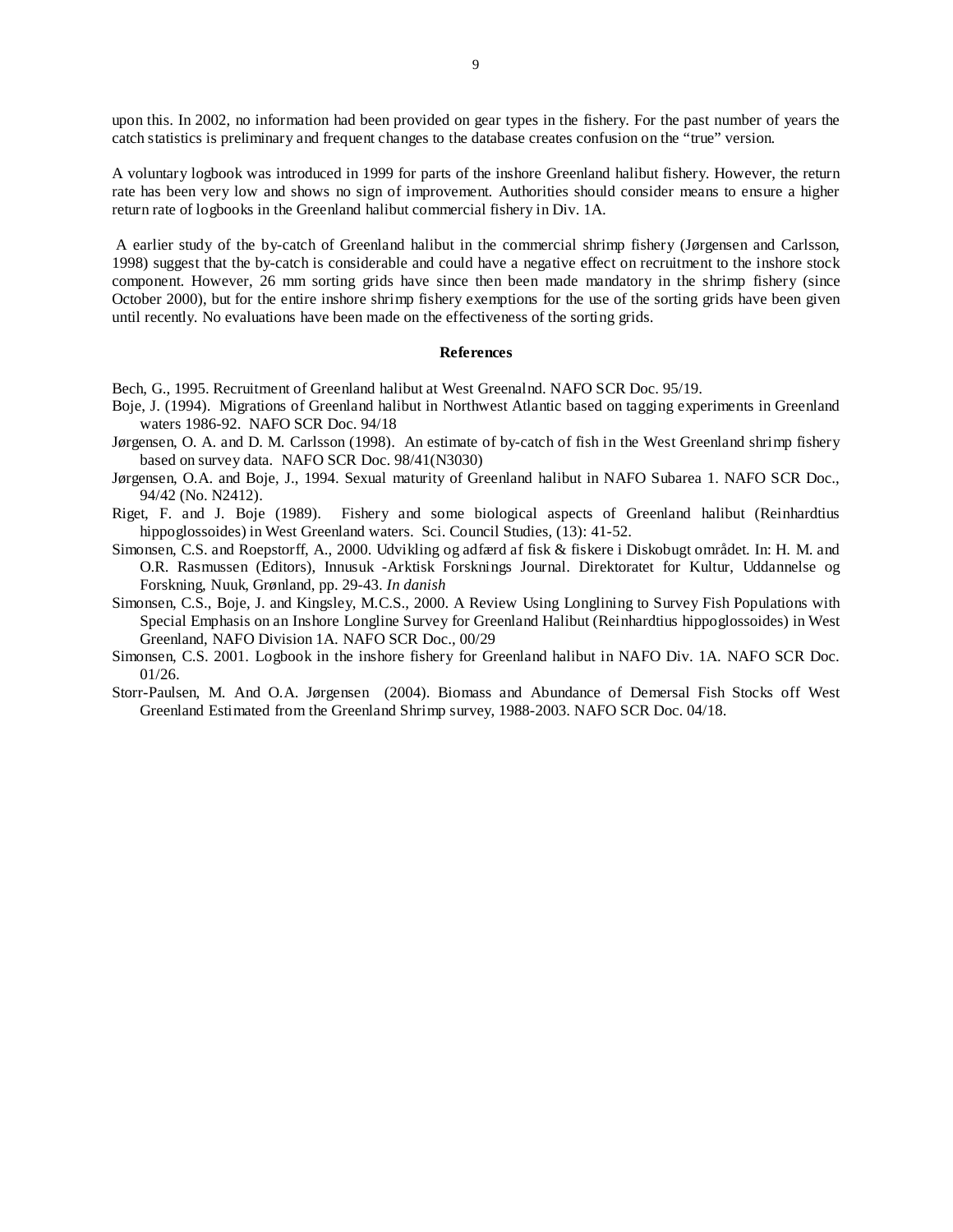**Table 1**. Landings and Greenland halibut (tons) in Div. 1A distributed on the main fishing areas: Disko Bay, Uummannaq and Upernavik. Conversion factor 1.1 for gutted fish with head, 1.50 for gutted fish without head, 1.52 for gutted fish without head and tail fin.

| Area/vear                                                                            |          |     |     |     |     |      |  | 1987 1988 1989 1990 1991 1992 1993 1994 1995 1996 1997 1998 1999 2000 <sup>1</sup> 2001 <sup>1</sup> 2002 <sup>1</sup> 2003 |  |     |      |  |       |
|--------------------------------------------------------------------------------------|----------|-----|-----|-----|-----|------|--|-----------------------------------------------------------------------------------------------------------------------------|--|-----|------|--|-------|
| Disko Bay                                                                            |          |     |     |     |     |      |  | 2258 2670 2781 3821 5372 6577 5367 5201 7400 7837 8601 10671 10593 7574 7072 11718 11571                                    |  |     |      |  |       |
| Uummannaq                                                                            |          |     |     |     |     |      |  | 2897 2920 2859 2779 3045 3067 3916 4004 7234 4579 6294 6912 8425 7568 6558 5339                                             |  |     |      |  | 5039  |
| Upernavik                                                                            | 1634 777 |     |     |     |     |      |  | 1253 1245 1495 2156 3805 4844 2403 4846 4879 7012 5258 3764 3239 3019                                                       |  |     |      |  | 3886  |
| Unknown area                                                                         | 407      | 636 | 599 | 507 | -17 | -133 |  |                                                                                                                             |  | 55. | 2239 |  |       |
| Total in 1A<br>inshore:                                                              |          |     |     |     |     |      |  |                                                                                                                             |  |     |      |  |       |
| STATLAN 21A 6696 6384 6927 7465 9243 11932 13204 14067 17046 17271 20835 19669 24333 |          |     |     |     |     |      |  |                                                                                                                             |  |     |      |  | 21482 |
| <b>STACFIS</b>                                                                       |          |     |     |     |     |      |  | 7196 7003 7492 8352 9929 11933 13088 14049 17037 17262 19774 24595 24332 21144 16869 20076 20496                            |  |     |      |  |       |

<sup>1</sup> Unofficial data from the fishing industry (Royal Greenland, NUKA, Upernavik Seafood & Uummannaq Seafood.

Table 2. Number of gillnet settings by stat. square in gillnet survey in Disko Bay since 2001.

|                           | Year           |                 |                         |
|---------------------------|----------------|-----------------|-------------------------|
| <b>Statistical square</b> | 2001           | 2002            | 2003                    |
| LD027                     |                |                 | 2                       |
| LE027                     |                |                 | $\overline{\mathbf{c}}$ |
| LF027                     |                |                 | $\overline{c}$          |
| LF028                     |                |                 | $\overline{c}$          |
| LG024                     |                |                 | $\overline{c}$          |
| LG026                     |                | 1               |                         |
| LG027                     | $\overline{4}$ | $\overline{7}$  | 6                       |
| LG028                     | $\overline{2}$ | $\overline{c}$  | $\overline{2}$          |
| LH026                     |                | $\mathfrak{2}$  |                         |
| LH027                     |                | 5               | 4                       |
| LH028                     | $\overline{2}$ | $\mathbf{1}$    | 7                       |
| LH038                     |                |                 | 1                       |
| LJ026                     |                | 3               | $\mathfrak{2}$          |
| LJ028                     |                | 5               | $\overline{\mathbf{4}}$ |
| LK029                     |                | 5               | 4                       |
| LL029                     |                | $\mathbf{1}$    | $\mathbf{1}$            |
| LM029                     |                | $\overline{c}$  | $\mathfrak{2}$          |
| LM030                     |                | $\overline{c}$  | $\overline{c}$          |
| LM031                     |                | $\overline{c}$  | $\overline{c}$          |
| LN024                     |                | $\mathfrak{2}$  | $\overline{c}$          |
| LN025                     |                | 5               | $\overline{\mathbf{3}}$ |
| LN026                     |                | $\overline{4}$  | $\overline{c}$          |
| LN027                     |                | $\overline{c}$  | $\overline{c}$          |
| LN028                     |                | $\overline{c}$  | $\overline{2}$          |
| LP024                     |                | $\overline{2}$  |                         |
| Total                     | 8              | $\overline{55}$ | 58                      |

**Table 3**. Landings of Greenland halibut allocated on area, season and gear. Allocation on gear was obtained from the distribution from the fishery in 1999 as no information was provided with the landings figures for 2001.

|           |             | summer   |         | winter   |         | <b>Total</b> |
|-----------|-------------|----------|---------|----------|---------|--------------|
|           |             | longline | gillnet | longline | gillnet |              |
| Disko     | Ilulissat   | 7687     | 482     | 2295     | 482     |              |
|           | Torssukataq | 609      | 16      |          |         | 11571        |
| Ummannaq  |             | 3384     | 801     | 540      | 313     | 5039         |
| Upernavik |             | 1764     | 539     | 745      | 838     | 3886         |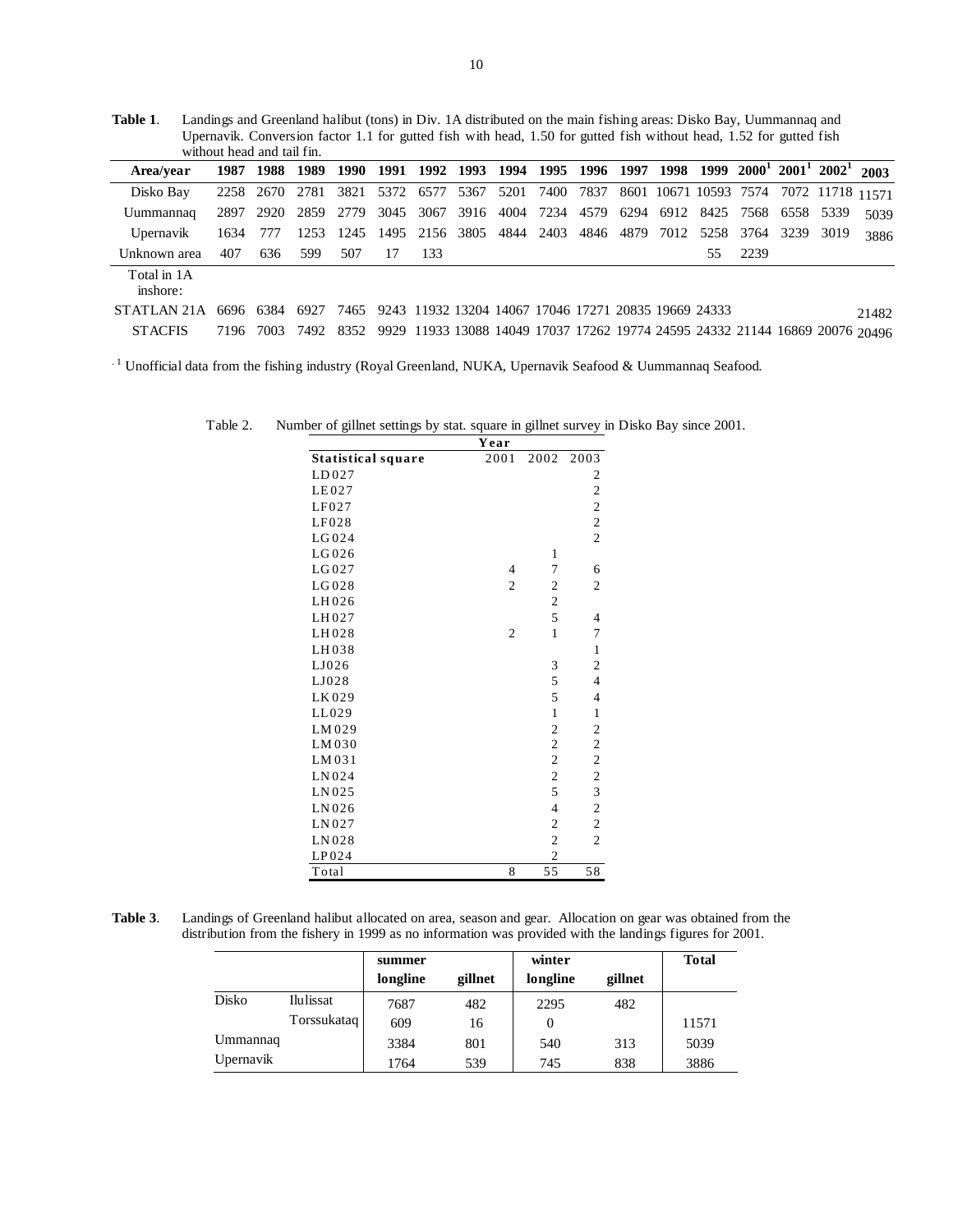Uummannaq 67.8 70.5 - 61.8 57.5 - 57.8 59.5 - 61.2 61.5 59.7 58.0

**Table 4.** Mean length (cm) from catches taken in inshore longline surveys. Standardized survey since 1993

Upernavik - - - - - - 64.6 60.8 - - 57.1 58.4

| A) Disko Bay |             |                 |                  |                  |            |         |                   |                  |                                      |                |                  |                  |                          |                |                         |             |                          |
|--------------|-------------|-----------------|------------------|------------------|------------|---------|-------------------|------------------|--------------------------------------|----------------|------------------|------------------|--------------------------|----------------|-------------------------|-------------|--------------------------|
|              |             | 1988            | 1989             | 1990             | 1991       | 1992    | 1993              | 1994             | Catch in numbers (thousands)<br>1995 | 1996           | 1997             | 1998             | 1999                     | 2000           | 2001                    | 2002        | 2003                     |
| age/year     |             |                 |                  |                  |            |         |                   |                  |                                      |                |                  |                  |                          |                |                         |             |                          |
|              |             | $\,0\,$         | $\mathbb O$      | $\boldsymbol{0}$ | $\sqrt{5}$ | 34      | $\boldsymbol{7}$  | $\bf 0$          | $\,0\,$                              | $\mathbb O$    | $\boldsymbol{0}$ | $\,0\,$          | $\overline{1}$           | $\mathbb O$    | $\mathbf{1}$            | $\mathbf 0$ | $\mathbf 0$              |
|              |             | $\overline{0}$  | $\pmb{0}$        | $\mathbf 0$      | 5          | 92      | 15                | $\overline{3}$   | $\,0\,$                              | 8              | $\,0\,$          | $\boldsymbol{0}$ | $\overline{4}$           | 9              | 15                      | $\sqrt{2}$  | $\sqrt{2}$               |
|              |             | $\overline{1}$  | $\pmb{0}$        | $\boldsymbol{0}$ | 11         | 122     | 62                | 15               | $\,0\,$                              | $\mathbf{1}$   | $21\,$           | 74               | 41                       | 98             | 33                      | 54          | 64                       |
|              |             | $\overline{9}$  | $\mathbb O$      | 1                | 279        | 332     | 280               | 112              | 45                                   | 47             | 132              | 397              | 360                      | 535            | 224                     | 283         | 425                      |
|              |             | 59              | 14               | 24               | 806        | 476     | 479               | 281              | 459                                  | 323            | 646              | 775              | 619                      | 729            | 390                     | 561         | 722                      |
|              |             | 182             | 106              | 141              | 535        | 390     | 339               | 539              | 639                                  | 941            | 1,113            | 944              | 836                      | 780            | 521                     | 771         | 1,187                    |
|              |             | 173             | 121              | 185              | 333        | 451     | 280               | 396              | 798                                  | 651            | 1,168            | 1,248            | 1,028                    | 636            | 450                     | 421         | 610                      |
|              | $1^{\circ}$ | 132             | 94               | 188              | 238        | 532     | 240               | 190              | 463                                  | 454            | 607              | 754              | 786                      | 478            | 485                     | 575         | 847                      |
|              | 12          | 73              | 49               | 126              | 76         | 309     | 122               | 91               | 185                                  | 273            | 185              | 346              | 426                      | 223            | 280                     | 393         | 422                      |
|              | 13          | 63              | 33               | 80               | 45         | 140     | 91                | 50               | 127                                  | 145            | 69               | 132              | 136                      | 52             | 78                      | 398         | 158                      |
|              | 14          | 65              | 39               | 59               | 67         | 92      | 112               | 45               | 27                                   | 75             | 19               | 68               | $72\,$                   | 28             | 33                      | 175         | 146                      |
|              | 15          | 38              | 31               | 42               | 57         | 18      | $75\,$            | 41               | $36\,$                               | 44             | 10 <sup>10</sup> | 27               | 29                       | 12             | 31                      | 112         | 135                      |
| $16+$        |             | 33              | 41               | 44               | 44         | $\,0\,$ | 86                | 36               | $27\,$                               | 69             | 6                | 6                | $\overline{\phantom{a}}$ | $\mathbf{1}$   | 16                      | $\mathsf 0$ | $\pmb{0}$                |
| Total        |             | 828             | 528              | 890              | 2,501      | 2,988   | 2,188             | 1,799            | 2,806                                | 3,031          | 3,976            | 4,770            | 4,340                    | 3,583          | 2,557                   | 3,745       | 4,718                    |
| B) Uummannaq |             |                 |                  |                  |            |         |                   |                  | Catch in numbers (thousands)         |                |                  |                  |                          |                |                         |             |                          |
| age/year     |             | 1988            | 1989             | 1990             | 1991       | 1992    | 1993              | 1994             | 1995                                 | 1996           | 1997             | 1998             | 1999                     | 2000           | 2001                    | 2002        | 2003                     |
|              |             |                 |                  |                  |            |         |                   |                  |                                      |                |                  |                  |                          |                |                         |             |                          |
|              |             | $\,0\,$         | $\mathbb O$      | $\boldsymbol{0}$ |            |         | $\,0\,$           | $\boldsymbol{0}$ | $\,0\,$                              | $\overline{1}$ | $\,0\,$          | $\,0\,$          | $\, 8$                   | $\,0\,$        | $\,0\,$                 | $\bf 0$     | $\,0\,$                  |
|              |             | $\,0\,$         | $\pmb{0}$        | $\mathbf 0$      |            |         | $\bf 0$           | $\,0\,$          | $\,0\,$                              | $\bf 0$        | $\,0\,$          | $\mathbf 0$      | 70                       | 19             | 65                      | $\mathbf 0$ | $\overline{3}$           |
|              |             | $\overline{1}$  | $\mathbb O$      | 1                |            |         | $\overline{9}$    | 24               | 6                                    | $\it{6}$       | $\,0\,$          | $\,0\,$          | 218                      | 86             | 113                     | 9           | 21                       |
|              |             | 5               | $\sqrt{2}$       | 3                |            |         | $45\,$            | 105              | 217                                  | 76             | 69               | $\,0\,$          | 554                      | 357            | 674                     | 91          | 127                      |
|              |             | 20              | $\overline{9}$   | 15               |            |         | 200               | 226              | 564                                  | 308            | 377              | 235              | 596                      | 441            | 507                     | 248         | 360                      |
|              |             | 52              | 35               | 47               |            |         | 202               | 271              | 601                                  | 279            | 793              | 566              | 690                      | 543            | 315                     | 382         | 321                      |
|              |             | 121             | 98               | 108              |            |         | 142               | 346              | 413                                  | 286            | 702              | 657              | 789                      | 669            | 492                     | 217         | 235                      |
|              | $1^{\circ}$ | 143             | 120              | 121              |            |         | 138               | 139              | 414                                  | 232            | 460              | 586              | 526                      | 487            | 303                     | 299         | 220                      |
|              | 12<br>13    | 121             | 99               | 101<br>82        |            |         | 104<br>158        | 105<br>34        | 219<br>138                           | 142<br>69      | 206<br>75        | 355<br>138       | 295<br>131               | 311<br>170     | 178                     | 205<br>228  | 158<br>78                |
|              | 14          | 96              | $76\,$<br>$38\,$ |                  |            |         |                   | 12               | $49\,$                               | 28             | $32\,$           | 39               | 42                       | 68             | 121<br>$60\,$           | 108         | 145                      |
|              | 15          | 49<br>23        | 19               | 42<br>$20\,$     |            | J.      | 93<br>$2\sqrt{8}$ | $\mathbf 0$      | $28\,$                               | 11             | 10               | 15               | 12                       | 24             | $28\,$                  | 62          | 150                      |
| $16+$        |             | 17              | $20\,$           | 21               |            |         | $20\,$            | $\overline{3}$   | $22\,$                               | 15             | 6                | 5                | $\overline{4}$           | $\, 8$         | 12                      | 87          | 94                       |
|              |             |                 |                  |                  |            |         |                   |                  |                                      |                |                  |                  |                          |                |                         |             |                          |
| Total        |             | 648             | 516              | 561              |            |         | 1,139             | 1,265            | 2,671                                | 1,453          | 2,732            | 2,595            | 3,935                    | 3,184          | 2,868                   | 1,937       | 1,911                    |
| C) Upernavik |             |                 |                  |                  |            |         |                   |                  | Catch in numbers (thousands)         |                |                  |                  |                          |                |                         |             |                          |
| age/year     |             | 1988            | 1989             | 1990             | 1991       | 1992    | 1993              | 1994             | 1995                                 | 1996           | 1997             | 1998             | 1999                     | 2000           | 2001                    | 2002        | 2003                     |
|              |             |                 |                  |                  |            |         |                   |                  |                                      |                |                  |                  |                          |                |                         |             |                          |
|              |             | $\,0\,$         | $\pmb{0}$        | $\,0\,$          |            |         | $\mathbb O$       | $\,0\,$          | $\,0\,$                              | $\,0\,$        | $\,0\,$          | $\,0\,$          | 14                       | $\bf 0$        | $\mathbf 0$             |             | $\overline{\phantom{a}}$ |
|              |             | $\overline{0}$  | $\mathbb O$      | $\,0\,$          |            |         | $\bf 0$           | $\,0\,$          | $\,0\,$                              | $\sqrt{3}$     | $\overline{4}$   | $\,0\,$          | 55                       | $\sqrt{2}$     | 28                      |             | ×                        |
|              |             | $\overline{0}$  | $\pmb{0}$        | $\bf 0$          |            |         | $\bf 0$           | $\overline{2}$   | $\,0\,$                              | $\,0\,$        | 25               | 116              | 172                      | 108            | 144                     |             | à,                       |
|              |             | $\,0\,$         | $\mathbb O$      | $\mathbf 0$      |            |         | $\bf 0$           | 51               | 13                                   | 16             | 142              | 343              | 449                      | 420            | 404                     |             | $\overline{\phantom{a}}$ |
|              |             | 6               | $\sqrt{2}$       | $\sqrt{2}$       |            |         | $\overline{2}$    | 188              | 55                                   | 114            | 428              | 538              | 619                      | 446            | 422                     |             | à,                       |
|              |             | 33              | 16               | 17               |            |         | 16                | 316              | 84                                   | 359            | 500              | 535              | 566                      | 302            | 258                     |             | à,                       |
|              |             | 55              | 34               | 41               |            |         | 86                | 217              | 128                                  | 275            | 430              | 505              | 343                      | 160            | 103                     |             | à,                       |
|              | 11          | 80              | 59               | 62               |            |         | 252               | 239              | 133                                  | 238            | 278              | 410              | 229                      | 133            | 104                     |             | $\bar{\phantom{a}}$      |
|              | 12          | 74              | 66               | 57               |            |         | 268               | 154              | 147                                  | 206            | 175              | 275              | 138                      | 116            | 87                      |             | $\bar{\phantom{a}}$      |
|              | 13          | 68              | $69\,$           | 52               |            |         | 143               | 155<br>51        | 117                                  | 151            | 67               | 112              | 51<br>36                 | 48<br>38       | 36                      |             | $\bar{\phantom{a}}$      |
|              | 14<br>15    | 62<br>31        | $73\,$<br>$40$   | $48\,$<br>25     |            |         | 95<br>40          | 23               | 103<br>45                            | 90<br>48       | 37<br>19         | 84<br>39         | 16                       | 17             | 14<br>$\overline{9}$    |             | $\sim$<br>à.             |
| $16+$        |             | $\overline{22}$ | 31               | 17               |            |         | 46                | $\mathbf{0}$     | 42                                   | 39             | 8                | 10               | $5\phantom{.0}$          | $\overline{9}$ | $\overline{\mathbf{z}}$ |             |                          |
|              |             |                 |                  |                  |            |         |                   |                  |                                      |                |                  |                  |                          |                |                         |             |                          |
| Total        |             | 431             | 390              | 321              |            |         | 948               | 1396             | 867                                  | 1539           | 2111             | 2968             | 2679                     | 1800           | 1611                    |             |                          |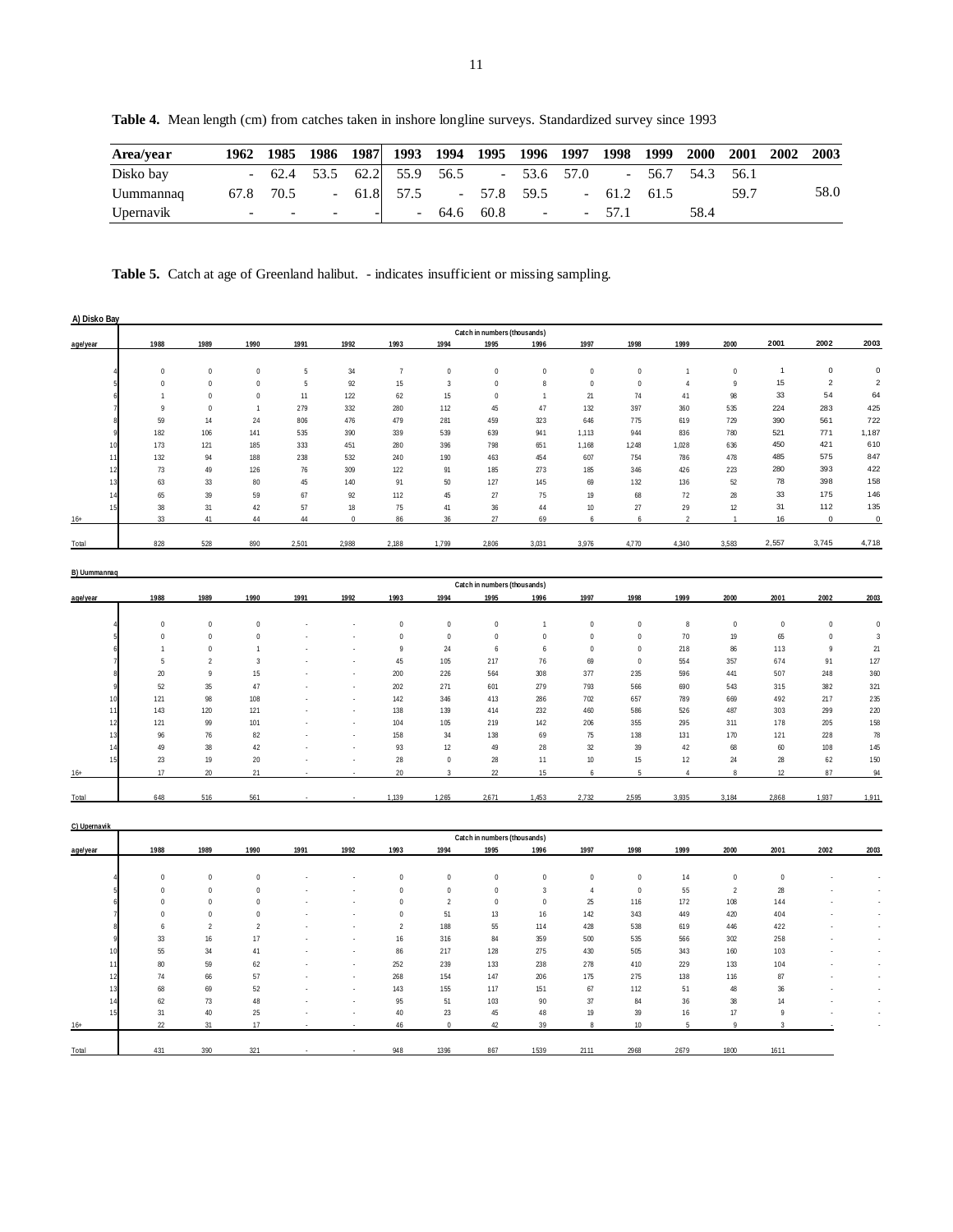|            |                         |              |                  |                | 2002 age readings Ilulissat + Uummannaq |                  |              |                  |                |              |                |                  |              |                |                  |                |                |                  |                  |
|------------|-------------------------|--------------|------------------|----------------|-----------------------------------------|------------------|--------------|------------------|----------------|--------------|----------------|------------------|--------------|----------------|------------------|----------------|----------------|------------------|------------------|
| 2002       | $\overline{\mathbf{4}}$ | 5            | 6                | 7              | 8                                       | 9                | 10           | 11               | 12             | 13           | 14             | 15               | 16           | 17             | 18               | 19             | 20             | 21               | <b>Sum</b>       |
| 35-39      | 28                      | 10           | 1                |                |                                         |                  |              |                  |                |              |                |                  |              |                |                  |                |                | $\overline{0}$   | 39               |
| 40-44      |                         | 35           | 11               | 1              |                                         |                  |              |                  |                |              |                |                  |              |                |                  |                |                | $\overline{0}$   | 47               |
| 45-49      |                         | 2            | 33               | 7              |                                         |                  |              |                  |                |              |                |                  |              |                |                  |                |                | $\overline{0}$   | 42               |
| 50-54      |                         |              | 5                | 43             | 16                                      | 2                |              |                  |                |              |                |                  |              |                |                  |                |                | $\overline{0}$   | 66               |
| 55-59      |                         |              |                  | 4              | 26                                      | 19               | $\mathbf{1}$ |                  |                |              |                |                  |              |                |                  |                |                | $\overline{0}$   | 50               |
| 60-64      |                         |              |                  |                | 5                                       | 21               | 12           | $\overline{4}$   |                |              |                |                  |              |                |                  |                |                | $\overline{0}$   | 42               |
| 65-69      |                         |              |                  |                |                                         | $\mathbf{1}$     | 6            | 16               | 12             | 4            |                |                  |              |                |                  |                |                | $\boldsymbol{0}$ | 39               |
| 70-74      |                         |              |                  |                |                                         |                  |              | $\overline{4}$   | $\overline{4}$ | 8            | $\overline{2}$ |                  |              |                |                  |                |                | $\overline{0}$   | 18               |
| 75-79      |                         |              |                  |                |                                         |                  |              |                  |                | 5            | 7              | $\overline{4}$   |              | 1              | 1                |                |                | $\overline{0}$   | 18               |
| 80-84      |                         |              |                  |                |                                         |                  |              |                  |                |              | $\overline{2}$ | 9                | 11           | 8              | $\mathbf{1}$     |                |                | $\mathbf{0}$     | 31               |
| 85-89      |                         |              |                  |                |                                         |                  |              |                  |                |              | $\mathbf{1}$   | $\overline{2}$   | 5            | $\overline{4}$ | $\overline{4}$   | $\overline{2}$ |                | $\mathbf{0}$     | 18               |
| 90-94      |                         |              |                  |                |                                         |                  |              |                  |                |              |                |                  | 1            | 1              | 2                | $\overline{2}$ | $\mathbf{1}$   | $\overline{0}$   | 7                |
| 95-99      |                         |              |                  |                |                                         |                  |              |                  |                |              |                |                  |              |                |                  |                |                | $\mathbf{0}$     | $\boldsymbol{0}$ |
| 100-104    | $\mathbf{0}$            | $\theta$     | $\overline{0}$   | $\overline{0}$ | $\overline{0}$                          | $\overline{0}$   | $\mathbf{0}$ | $\theta$         | $\theta$       | $\mathbf{0}$ | $\mathbf{0}$   | $\mathbf{0}$     | $\theta$     | $\overline{0}$ | $\mathbf{0}$     | $\theta$       | $\mathbf{1}$   | $\mathbf{0}$     | 1                |
| 105-109    | $\Omega$                | $\theta$     | $\theta$         | $\theta$       | $\overline{0}$                          | $\mathbf{0}$     | $\mathbf{0}$ | $\mathbf{0}$     | $\mathbf{0}$   | $\mathbf{0}$ | $\mathbf{0}$   | $\mathbf{0}$     | $\mathbf{0}$ | $\overline{0}$ | $\overline{0}$   | $\theta$       | $\mathbf{0}$   | $\boldsymbol{0}$ | $\mathbf{0}$     |
| 110-115    | $\mathbf{0}$            | $\mathbf{0}$ | $\boldsymbol{0}$ | $\mathbf{0}$   | $\mathbf{0}$                            | $\boldsymbol{0}$ | $\mathbf{0}$ | $\boldsymbol{0}$ | $\mathbf{0}$   | $\mathbf{0}$ | $\mathbf{0}$   | $\boldsymbol{0}$ | $\mathbf{0}$ | $\mathbf{0}$   | $\boldsymbol{0}$ | $\mathbf{0}$   | $\mathbf{0}$   | $\mathbf{1}$     | 1                |
| <b>Sum</b> | 28                      | 47           | 50               | 55             | 47                                      | 43               | 19           | 24               | 16             | 17           | 12             | 15               | 17           | 14             | 8                | 4              | $\overline{2}$ | 1                | 419              |

**Table 6**. Age-length keys used for 2002 catch in numbers.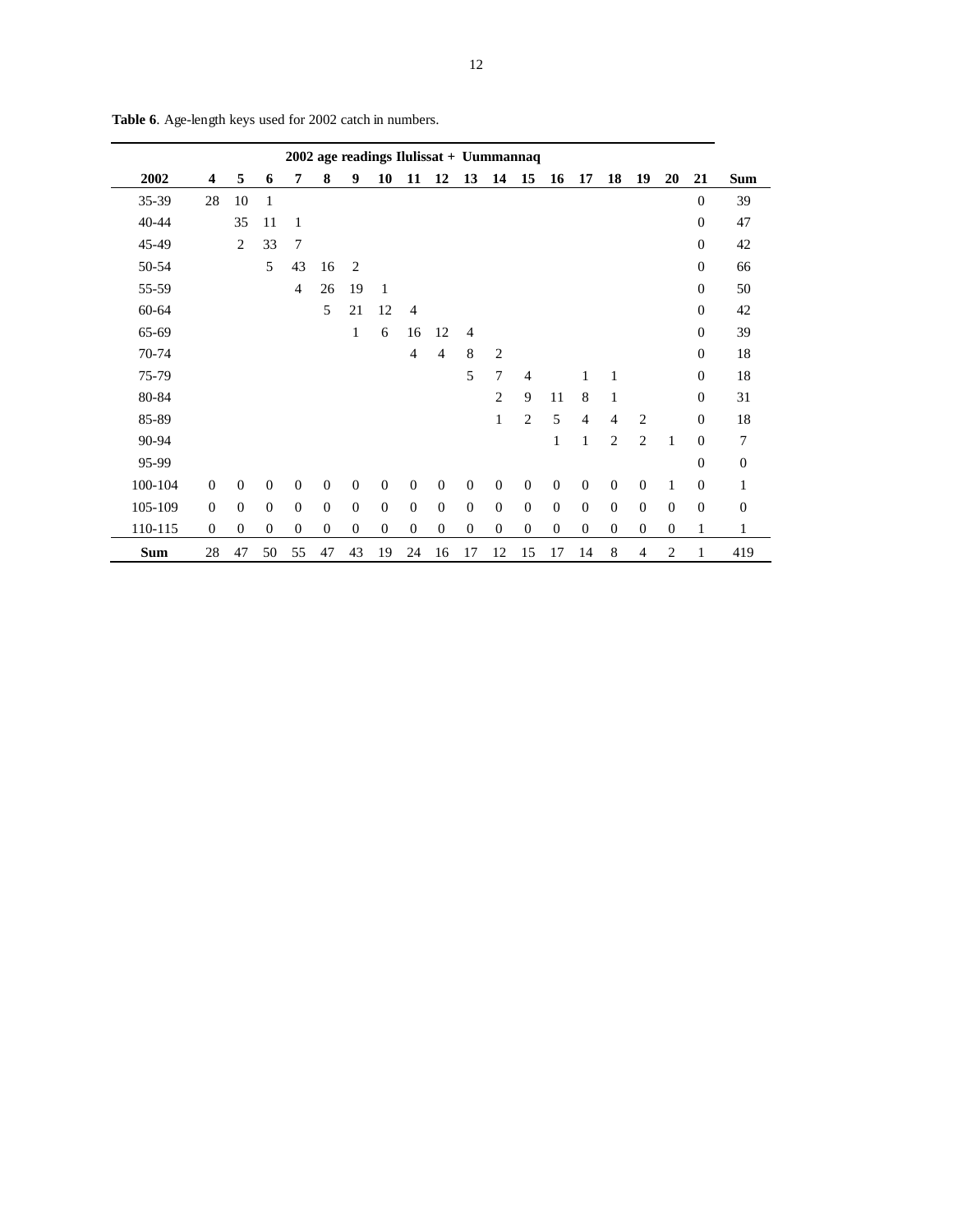|         |                            |                  |                  |                  |                  |                  |                  |                  |                          |                  |                  |                  |                  |                  | 2003 age readings Ilulissat + older fish (age 15+) from Uummannaq |                  |                  |                  |                  |
|---------|----------------------------|------------------|------------------|------------------|------------------|------------------|------------------|------------------|--------------------------|------------------|------------------|------------------|------------------|------------------|-------------------------------------------------------------------|------------------|------------------|------------------|------------------|
| 2003    | 4                          | 5                | 6                | 7                | 8                | 9                | 10               | 11               | 12                       | 13               | 14               | 15               | 16               | 17               | 18                                                                | 19               | 20               | 21               | Sum              |
| 35-39   | 19                         | 20               |                  | $\mathbf{1}$     |                  |                  |                  |                  |                          |                  | $\overline{0}$   | $\boldsymbol{0}$ | $\boldsymbol{0}$ | $\overline{0}$   | $\boldsymbol{0}$                                                  | $\boldsymbol{0}$ | $\boldsymbol{0}$ | $\boldsymbol{0}$ | 40               |
| 40-44   | 1                          | 28               | 22               | $\mathbf{1}$     |                  |                  |                  |                  |                          |                  | $\boldsymbol{0}$ | $\boldsymbol{0}$ | $\boldsymbol{0}$ | $\boldsymbol{0}$ | $\boldsymbol{0}$                                                  | $\boldsymbol{0}$ | $\boldsymbol{0}$ | $\boldsymbol{0}$ | 52               |
| 45-49   |                            | $\overline{2}$   | 24               | 16               | $\overline{4}$   |                  |                  |                  |                          |                  | $\mathbf{0}$     | $\mathbf{0}$     | $\mathbf{0}$     | $\boldsymbol{0}$ | $\overline{0}$                                                    | $\mathbf{0}$     | $\mathbf{0}$     | $\overline{0}$   | 46               |
| 50-54   |                            |                  | $\overline{4}$   | 25               | 13               |                  |                  |                  |                          |                  | $\overline{0}$   | $\mathbf{0}$     | $\mathbf{0}$     | $\boldsymbol{0}$ | $\overline{0}$                                                    | $\boldsymbol{0}$ | $\mathbf{0}$     | $\overline{0}$   | 42               |
| 55-59   |                            |                  |                  | $\overline{4}$   | 14               | 11               | 2                | 1                |                          |                  | $\boldsymbol{0}$ | $\mathbf{0}$     | $\boldsymbol{0}$ | $\boldsymbol{0}$ | $\boldsymbol{0}$                                                  | $\boldsymbol{0}$ | $\mathbf{0}$     | $\boldsymbol{0}$ | 32               |
| 60-64   |                            |                  |                  |                  | 2                | 17               | 8                | 7                | 1                        |                  | $\boldsymbol{0}$ | $\boldsymbol{0}$ | $\boldsymbol{0}$ | $\boldsymbol{0}$ | $\boldsymbol{0}$                                                  | $\boldsymbol{0}$ | $\boldsymbol{0}$ | $\boldsymbol{0}$ | 35               |
| 65-69   |                            |                  |                  |                  |                  |                  | 2                | 6                | 3                        | 1                | $\boldsymbol{0}$ | $\boldsymbol{0}$ | $\boldsymbol{0}$ | $\boldsymbol{0}$ | 0                                                                 | $\boldsymbol{0}$ | 0                | $\boldsymbol{0}$ | 12               |
| 70-74   |                            |                  |                  |                  |                  |                  |                  |                  | $\overline{\mathcal{L}}$ | 2                | 4                | 2                | $\boldsymbol{0}$ | $\boldsymbol{0}$ | 0                                                                 | 0                | 0                | $\boldsymbol{0}$ | 12               |
| 75-79   | $\boldsymbol{0}$           | $\boldsymbol{0}$ | $\boldsymbol{0}$ | $\boldsymbol{0}$ | $\overline{0}$   | $\mathbf{0}$     | $\boldsymbol{0}$ | $\boldsymbol{0}$ | $\mathbf{1}$             | 1                | 1                | $\mathbf{1}$     | $\overline{2}$   | $\mathbf{1}$     | $\overline{0}$                                                    | $\mathbf{0}$     | $\mathbf{0}$     | $\mathbf{0}$     | 7                |
| 80-84   | $\boldsymbol{0}$           | $\boldsymbol{0}$ | $\boldsymbol{0}$ | $\boldsymbol{0}$ | $\overline{0}$   | $\boldsymbol{0}$ | $\overline{0}$   | $\boldsymbol{0}$ | $\boldsymbol{0}$         | $\overline{0}$   | 1                | $\overline{4}$   | $\mathbf{1}$     | $\boldsymbol{0}$ | $\overline{0}$                                                    | $\overline{0}$   | $\mathbf{0}$     | $\boldsymbol{0}$ | 6                |
| 85-89   | $\boldsymbol{0}$           | $\mathbf{0}$     | $\boldsymbol{0}$ | $\boldsymbol{0}$ | $\mathbf{0}$     | $\boldsymbol{0}$ | $\overline{0}$   | 0                | $\boldsymbol{0}$         | $\overline{0}$   | $\mathbf{0}$     | 3                | $\mathbf{0}$     | $\mathbf{1}$     | $\overline{0}$                                                    | $\mathbf{0}$     | $\mathbf{0}$     | $\boldsymbol{0}$ | 4                |
| 90-94   | $\boldsymbol{0}$           | $\mathbf{0}$     | $\boldsymbol{0}$ | 0                | $\mathbf{0}$     | $\boldsymbol{0}$ | 0                | $\boldsymbol{0}$ | 0                        | 0                | $\boldsymbol{0}$ | $\mathbf{0}$     | $\boldsymbol{0}$ | $\boldsymbol{0}$ | 1                                                                 | 1                | $\mathbf{0}$     | $\boldsymbol{0}$ | 2                |
| 95-99   | $\boldsymbol{0}$           | $\overline{0}$   | 0                | $\boldsymbol{0}$ | $\mathbf{0}$     | $\boldsymbol{0}$ | $\boldsymbol{0}$ | $\boldsymbol{0}$ | $\boldsymbol{0}$         | 0                | $\boldsymbol{0}$ | $\boldsymbol{0}$ | $\boldsymbol{0}$ | $\boldsymbol{0}$ | $\boldsymbol{0}$                                                  | $\boldsymbol{0}$ | $\boldsymbol{0}$ | $\boldsymbol{0}$ | 0                |
| 100-104 | $\boldsymbol{0}$           | 0                | 0                | 0                | 0                | $\boldsymbol{0}$ | 0                | 0                | $\boldsymbol{0}$         | 0                | $\boldsymbol{0}$ | $\boldsymbol{0}$ | $\mathbf{0}$     | 0                | 0                                                                 | $\mathbf{0}$     | 1                | $\boldsymbol{0}$ | 1                |
| 105-109 | $\overline{0}$             | $\mathbf{0}$     | $\overline{0}$   | $\overline{0}$   | $\mathbf{0}$     | $\overline{0}$   | $\overline{0}$   | $\overline{0}$   | $\overline{0}$           | $\overline{0}$   | $\overline{0}$   | $\mathbf{0}$     | $\mathbf{0}$     | $\overline{0}$   | $\overline{0}$                                                    | $\overline{0}$   | $\mathbf{0}$     | $\boldsymbol{0}$ | $\overline{0}$   |
| 110-115 | $\boldsymbol{0}$           | $\boldsymbol{0}$ | $\overline{0}$   | $\boldsymbol{0}$ | $\boldsymbol{0}$ | $\boldsymbol{0}$ | $\boldsymbol{0}$ | 0                | $\boldsymbol{0}$         | 0                | $\boldsymbol{0}$ | $\boldsymbol{0}$ | $\boldsymbol{0}$ | $\boldsymbol{0}$ | $\boldsymbol{0}$                                                  | 0                | 0                | $\mathbf{1}$     | $\mathbf{1}$     |
| Sum     | 20                         | 50               | 50               | 47               | 33               | 28               | 12               | 14               | 9                        | $\overline{4}$   | 6                | 10               | 3                | $\overline{c}$   | $\mathbf{1}$                                                      | 1                | 1                | $\mathbf{1}$     | 292              |
|         |                            |                  |                  |                  |                  |                  |                  |                  |                          |                  |                  |                  |                  |                  |                                                                   |                  |                  |                  |                  |
|         | 2003 age readings Uummanaq |                  |                  |                  |                  |                  |                  |                  |                          |                  |                  |                  |                  |                  |                                                                   |                  |                  |                  |                  |
| winter  | 4                          | 5                | 6                | 7                | 8                | 9                | 10               | 11               | 12                       | 13               | 14               | 15               | 16               | 17               | 18                                                                | 19               | 20               | 21               | Sum              |
| 35-39   | 8                          | 13               | $\boldsymbol{0}$ | $\boldsymbol{0}$ | $\mathbf{0}$     | $\mathbf{0}$     | $\boldsymbol{0}$ | $\boldsymbol{0}$ | $\boldsymbol{0}$         | $\boldsymbol{0}$ | $\boldsymbol{0}$ | $\boldsymbol{0}$ | $\boldsymbol{0}$ | $\boldsymbol{0}$ | $\boldsymbol{0}$                                                  | $\boldsymbol{0}$ | $\mathbf{0}$     | $\boldsymbol{0}$ | 21               |
| 40-44   | $\mathbf{1}$               | 11               | 11               | $\mathbf{1}$     | 0                | $\boldsymbol{0}$ | 0                | $\boldsymbol{0}$ | 0                        | $\Omega$         | $\boldsymbol{0}$ | $\boldsymbol{0}$ | $\boldsymbol{0}$ | 0                | 0                                                                 | 0                | 0                | $\boldsymbol{0}$ | 24               |
| 45-49   | $\boldsymbol{0}$           | $\mathbf{1}$     | 21               | 10               | 2                | $\boldsymbol{0}$ | 0                | 0                | 0                        | 0                | 0                | $\boldsymbol{0}$ | $\mathbf{0}$     | $\boldsymbol{0}$ | 0                                                                 | 0                | 0                | $\boldsymbol{0}$ | 34               |
| 50-54   | $\boldsymbol{0}$           | $\overline{0}$   | $\mathbf{0}$     | 19               | 16               | $\overline{0}$   | $\mathbf{0}$     | $\mathbf{0}$     | $\overline{0}$           | $\overline{0}$   | $\overline{0}$   | $\mathbf{0}$     | $\mathbf{0}$     | $\overline{0}$   | $\overline{0}$                                                    | $\mathbf{0}$     | $\mathbf{0}$     | $\overline{0}$   | 35               |
| 55-59   | $\boldsymbol{0}$           | $\mathbf{0}$     | $\boldsymbol{0}$ | 1                | 21               | 7                | 3                | $\boldsymbol{0}$ | $\mathbf{1}$             | $\overline{0}$   | $\boldsymbol{0}$ | $\mathbf{0}$     | $\boldsymbol{0}$ | $\boldsymbol{0}$ | $\overline{0}$                                                    | $\boldsymbol{0}$ | $\mathbf{0}$     | $\mathbf{0}$     | 33               |
| 60-64   | $\boldsymbol{0}$           | $\mathbf{0}$     | $\boldsymbol{0}$ | $\boldsymbol{0}$ | $\overline{2}$   | 16               | 8                | 5                | $\overline{c}$           | $\overline{0}$   | $\mathbf{0}$     | $\mathbf{0}$     | $\boldsymbol{0}$ | $\mathbf{0}$     | $\overline{0}$                                                    | $\overline{0}$   | $\mathbf{0}$     | $\overline{0}$   | 33               |
| 65-69   | $\boldsymbol{0}$           | $\mathbf{0}$     | $\boldsymbol{0}$ | $\boldsymbol{0}$ | $\mathbf{0}$     | 3                | 7                | 9                | 5                        | 2                | $\mathbf{0}$     | $\mathbf{0}$     | $\boldsymbol{0}$ | $\boldsymbol{0}$ | 0                                                                 | $\boldsymbol{0}$ | $\mathbf{0}$     | $\boldsymbol{0}$ | 26               |
| 70-74   | $\boldsymbol{0}$           | 0                | $\boldsymbol{0}$ | 0                | 0                | $\boldsymbol{0}$ | $\boldsymbol{0}$ | 1                | $\mathbf{1}$             | 1                | 4                | 2                | $\boldsymbol{0}$ | $\boldsymbol{0}$ | 0                                                                 | $\boldsymbol{0}$ | 0                | $\boldsymbol{0}$ | 9                |
| 75-79   | $\boldsymbol{0}$           | $\theta$         | $\boldsymbol{0}$ | $\boldsymbol{0}$ | $\theta$         | $\boldsymbol{0}$ | $\overline{0}$   | 0                | 1                        | 1                | $\,1$            | $\mathbf{1}$     | $\overline{2}$   | $\mathbf{1}$     | 0                                                                 | $\boldsymbol{0}$ | $\mathbf{0}$     | $\mathbf{0}$     | 7                |
| 80-84   | $\mathbf{0}$               | $\overline{0}$   | $\boldsymbol{0}$ | $\boldsymbol{0}$ | $\overline{0}$   | $\boldsymbol{0}$ | $\overline{0}$   | 0                | $\boldsymbol{0}$         | $\overline{0}$   | $\mathbf{1}$     | 4                | 1                | $\boldsymbol{0}$ | $\overline{0}$                                                    | $\boldsymbol{0}$ | $\overline{0}$   | $\boldsymbol{0}$ | 6                |
| 85-89   |                            |                  |                  |                  | $\overline{0}$   | $\boldsymbol{0}$ | $\overline{0}$   | $\boldsymbol{0}$ | $\boldsymbol{0}$         | $\overline{0}$   | $\boldsymbol{0}$ | 3                | $\boldsymbol{0}$ | $\mathbf{1}$     | 0                                                                 | $\boldsymbol{0}$ | $\theta$         | $\boldsymbol{0}$ | 4                |
|         | $\boldsymbol{0}$           | $\theta$         | $\boldsymbol{0}$ | $\boldsymbol{0}$ |                  |                  |                  |                  |                          |                  |                  |                  |                  |                  |                                                                   |                  |                  |                  |                  |
| 90-94   | $\boldsymbol{0}$           | 0                | $\boldsymbol{0}$ | $\boldsymbol{0}$ | 0                | $\boldsymbol{0}$ | 0                | $\boldsymbol{0}$ | $\boldsymbol{0}$         | $\overline{0}$   | $\boldsymbol{0}$ | $\boldsymbol{0}$ | $\boldsymbol{0}$ | $\boldsymbol{0}$ | 1                                                                 | 1                | 0                | $\boldsymbol{0}$ | 2                |
| 95-99   | $\boldsymbol{0}$           | $\mathbf{0}$     | $\boldsymbol{0}$ | $\boldsymbol{0}$ | $\overline{0}$   | $\boldsymbol{0}$ | 0                | $\boldsymbol{0}$ | $\boldsymbol{0}$         | $\overline{0}$   | $\boldsymbol{0}$ | $\boldsymbol{0}$ | $\boldsymbol{0}$ | $\boldsymbol{0}$ | $\overline{0}$                                                    | $\boldsymbol{0}$ | $\boldsymbol{0}$ | $\boldsymbol{0}$ | $\boldsymbol{0}$ |
| 100-104 | $\boldsymbol{0}$           | $\overline{0}$   | $\boldsymbol{0}$ | $\boldsymbol{0}$ | $\theta$         | $\boldsymbol{0}$ | $\mathbf{0}$     | $\boldsymbol{0}$ | $\boldsymbol{0}$         | $\mathbf{0}$     | $\boldsymbol{0}$ | $\mathbf{0}$     | $\mathbf{0}$     | $\boldsymbol{0}$ | 0                                                                 | $\mathbf{0}$     | 1                | $\boldsymbol{0}$ | $\mathbf{1}$     |
| 105-109 | $\boldsymbol{0}$           | $\overline{0}$   | $\overline{0}$   | $\overline{0}$   | $\mathbf{0}$     | $\overline{0}$   | $\mathbf{0}$     | $\overline{0}$   | $\overline{0}$           | $\overline{0}$   | $\overline{0}$   | $\mathbf{0}$     | $\mathbf{0}$     | $\overline{0}$   | $\overline{0}$                                                    | $\mathbf{0}$     | $\overline{0}$   | $\overline{0}$   | $\boldsymbol{0}$ |
| 110-115 | $\boldsymbol{0}$           | $\boldsymbol{0}$ | $\boldsymbol{0}$ | $\boldsymbol{0}$ | $\mathbf{0}$     | $\boldsymbol{0}$ | $\boldsymbol{0}$ | $\boldsymbol{0}$ | $\boldsymbol{0}$         | 0                | $\boldsymbol{0}$ | $\boldsymbol{0}$ | $\boldsymbol{0}$ | $\boldsymbol{0}$ | 0                                                                 | 0                | 0                | 1                | 1                |

Table 7. Age-length keys used for 2003 catch in numbers.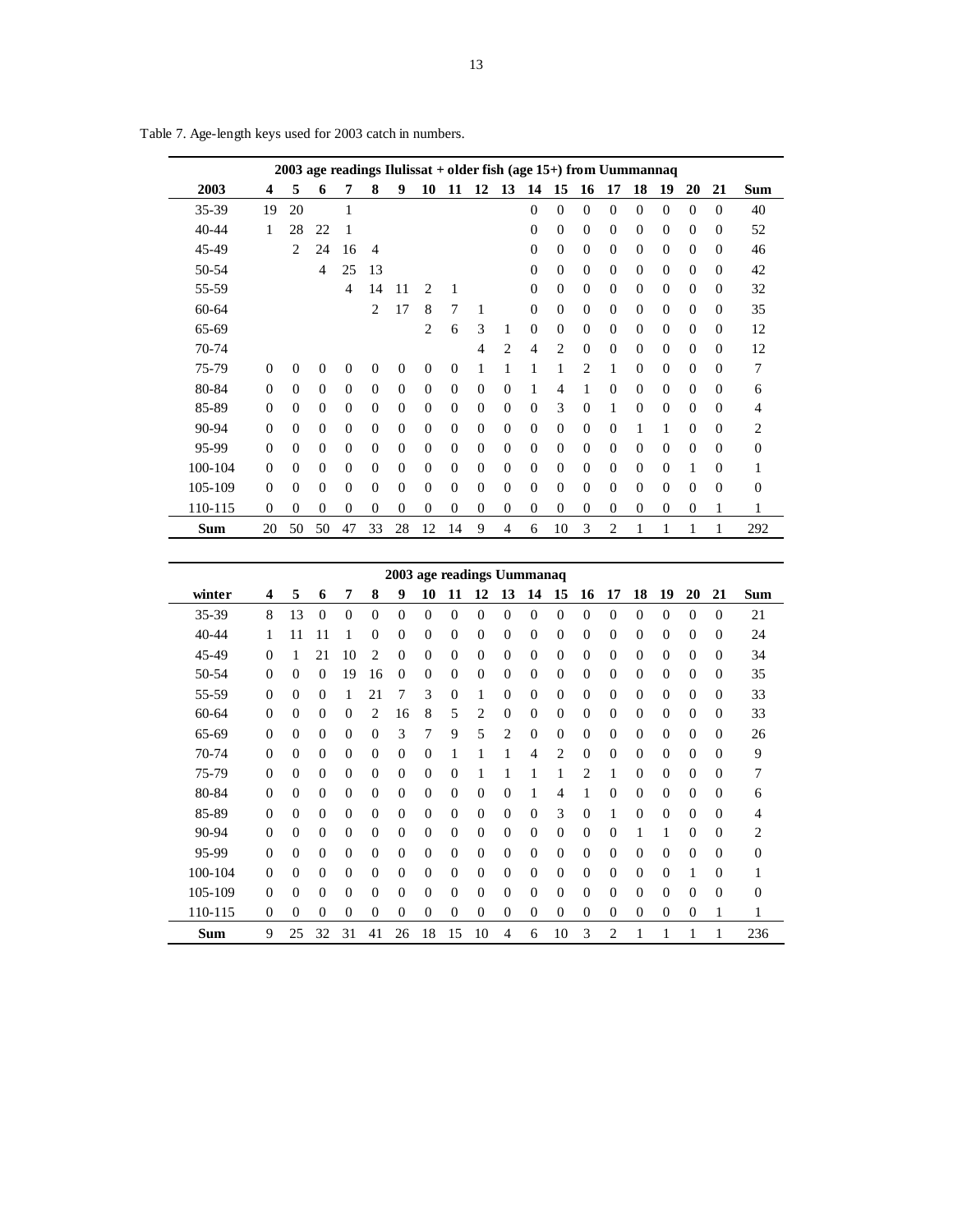

Fig. 1. Distribution of the inshore fishery for Greenland halibut in Div.1A in 2003. Landings is shown in tons per. Squarre (field-code). Catch statistics are provisional. For Disko Bay catch statistics was available for 93%; for Uummannaq 73%; for Upernavik 49% of the total landings.



Fig. 2. Landings in NAFO Div. 1A since 1987 for the 3 main fishing areas. Landings from 2000-2001 are provisional. See also Table 1.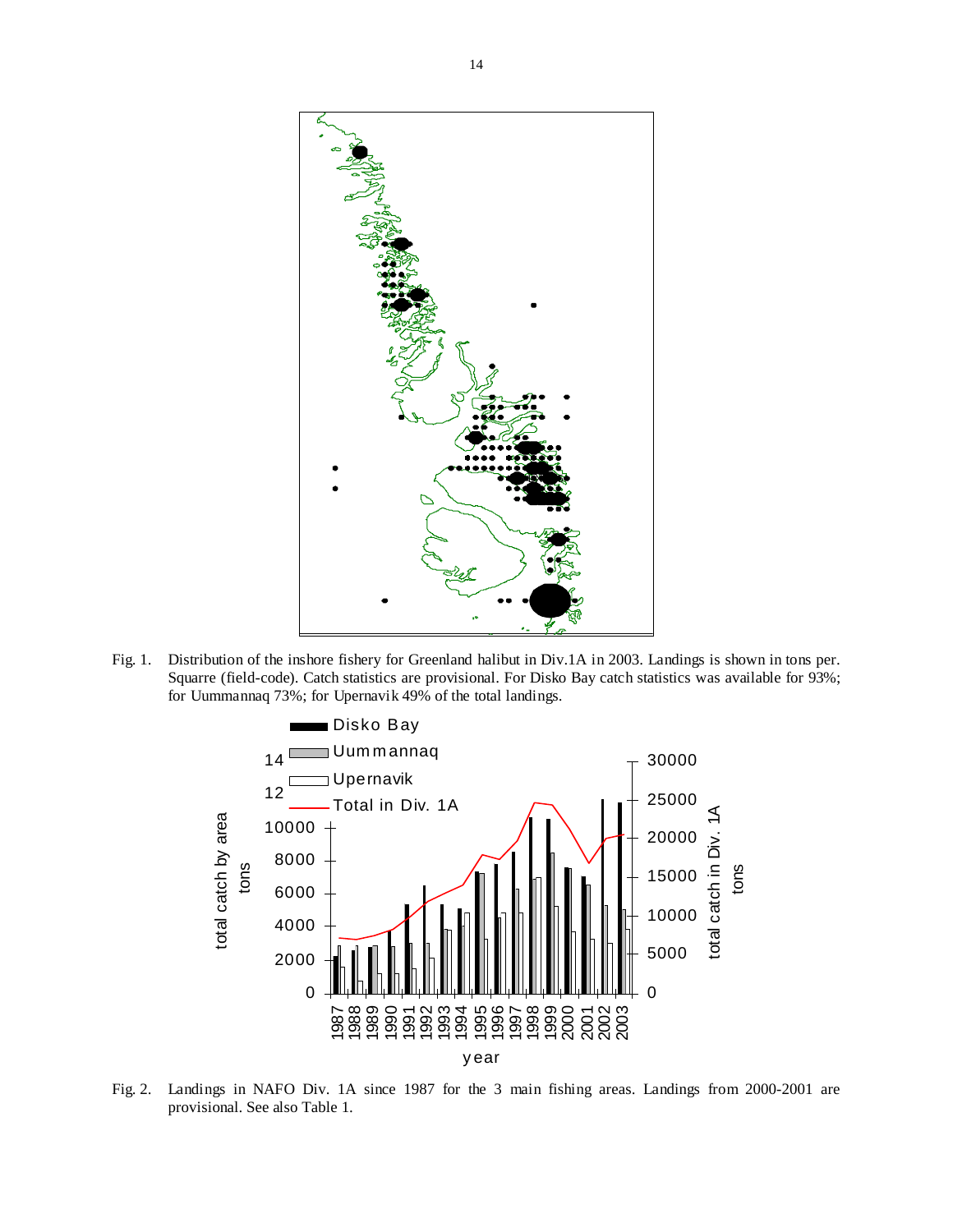

Fig. 3. Landings in NAFO Div.1A inshore by month and area for the years 2001-2003.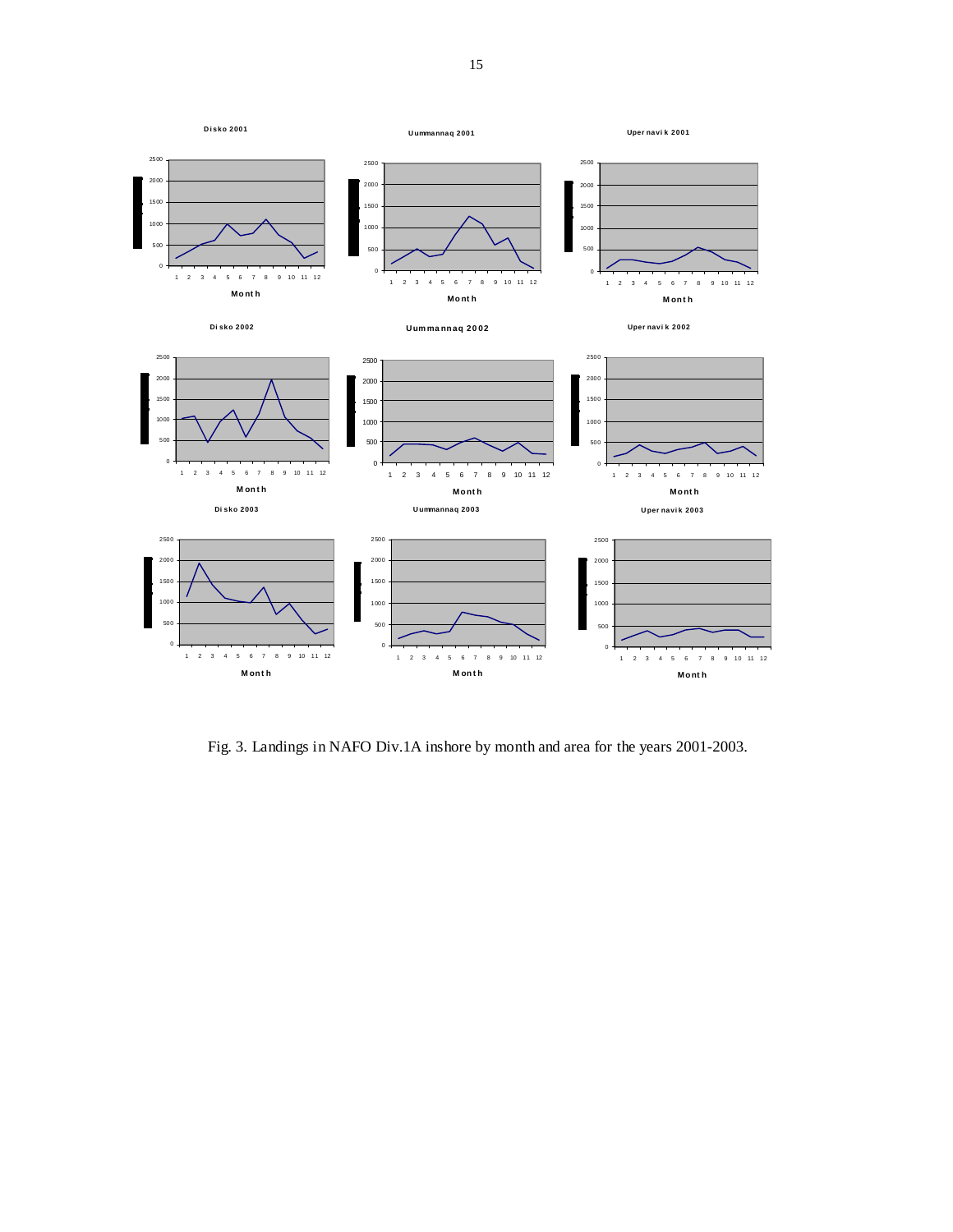

Fig. 4. Map of area in Disko Bay for gillnet survey. Lines are transects along which fixed stations are positioned.



Fig. 5. Assumed bi-modal selection curves applied to the gillnet survey catches.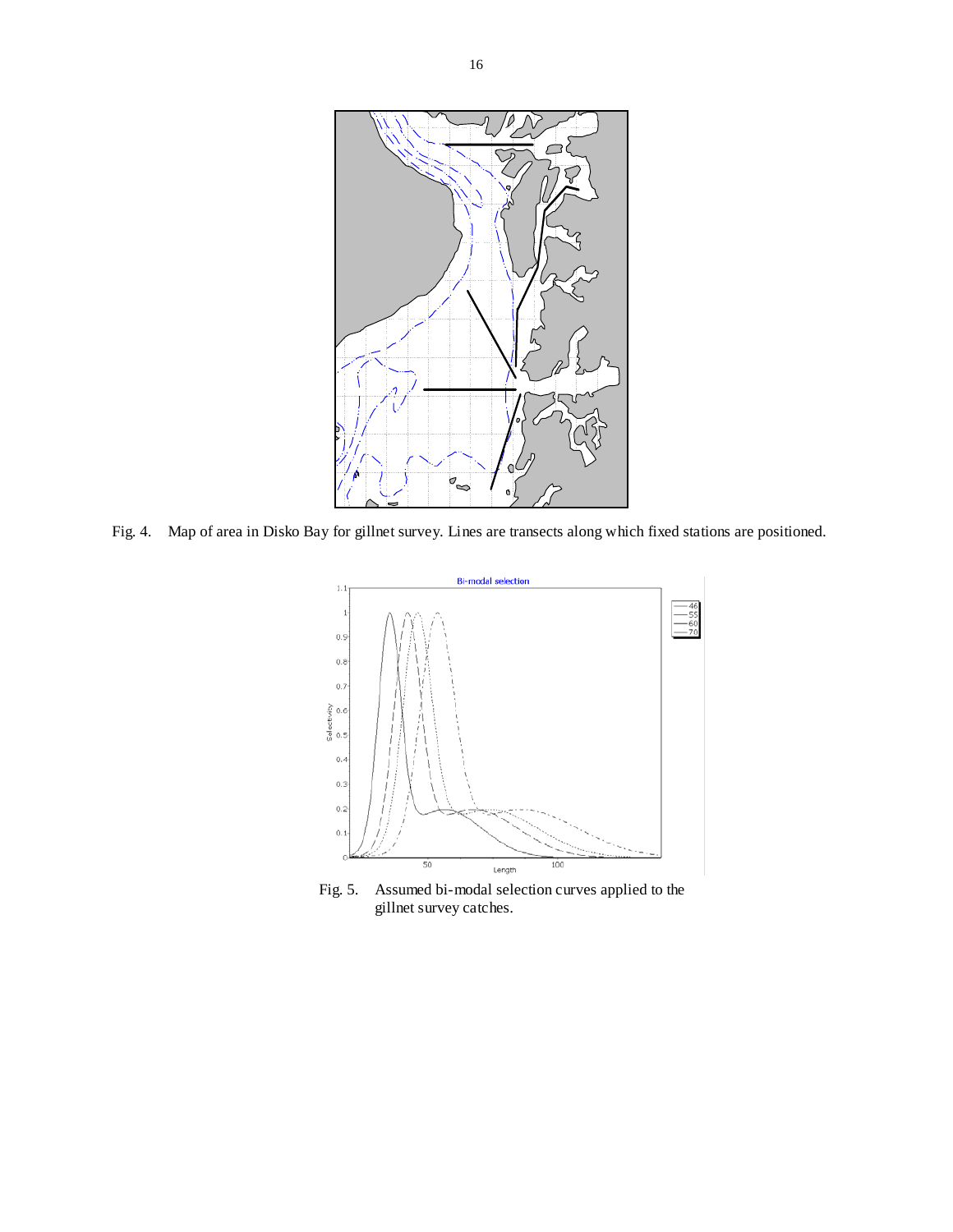

Fig. 6. Gillnet survey Disko Bay 2001-2003. NPUE distribution (Nos per 6 hrs of setting).



Fig. 7. Catchrates from gillnet survey 2001 – 2003 with 95% CI . Left: NPUE (nos of fish per 6 hrs of gillnet setting, Right: CPUE (kg's per 6 hrs of setting). Lower part is partitioned into length groups.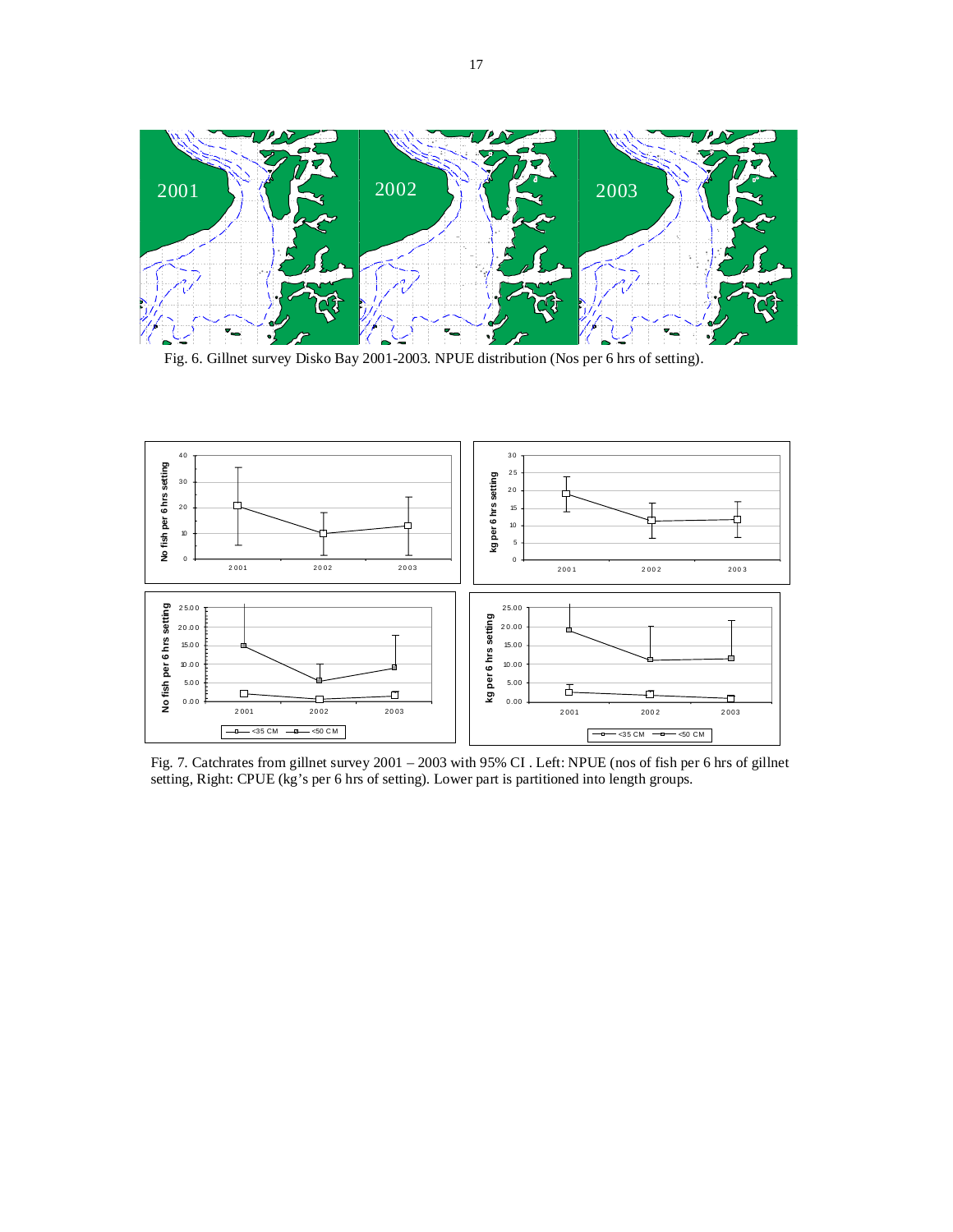

Fig. 8. Residual plots, catches by mesh sizes and resultant relative population when assuming a bi-modal selection curve as given in Fig. 5.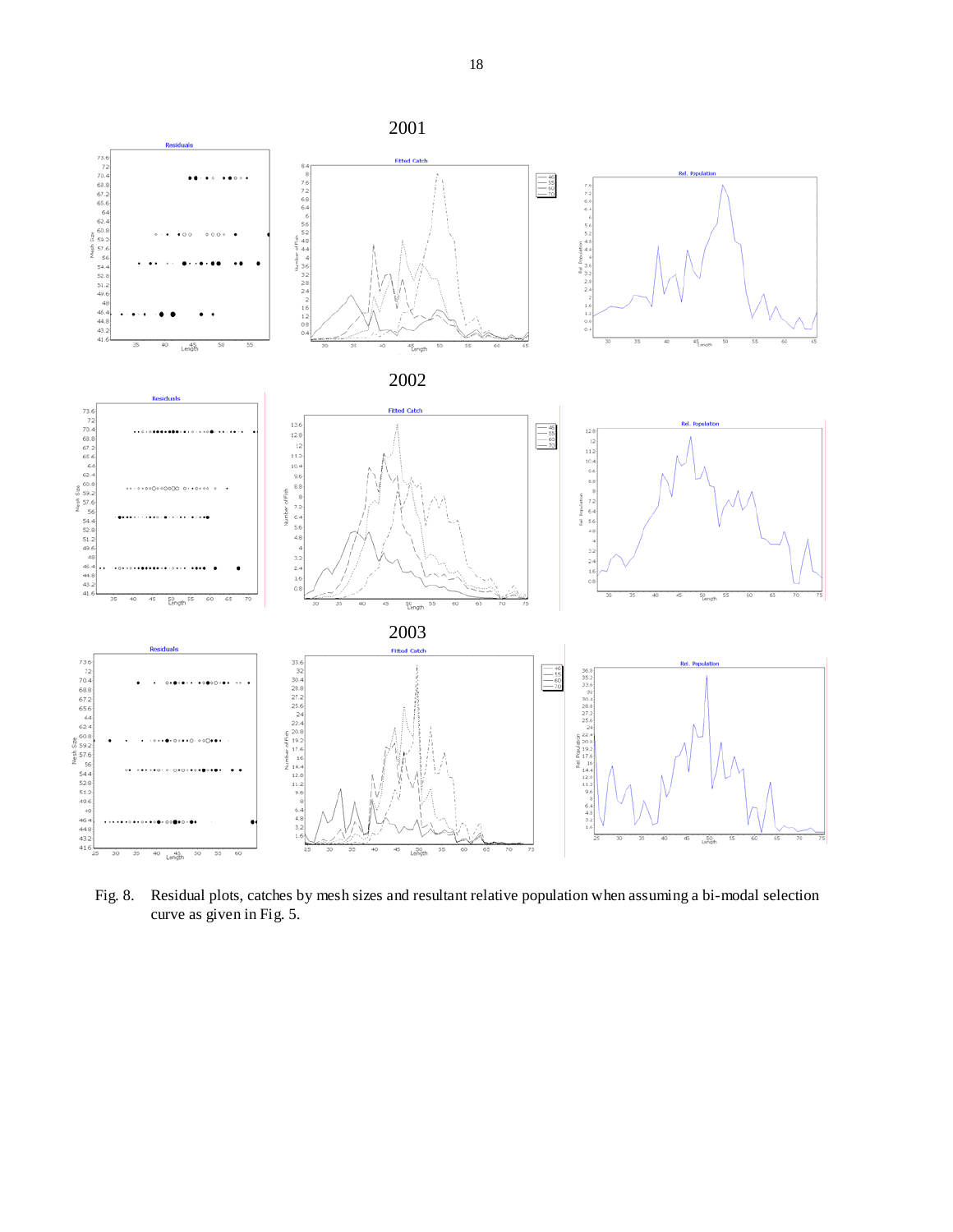

Fig. 9. Mean length for longline surveys conducted since 1993.



Fig. 10. CPUE index, both raw data index (normal CPUE) and standardized index (see text above). Indices are provided relative to the first year.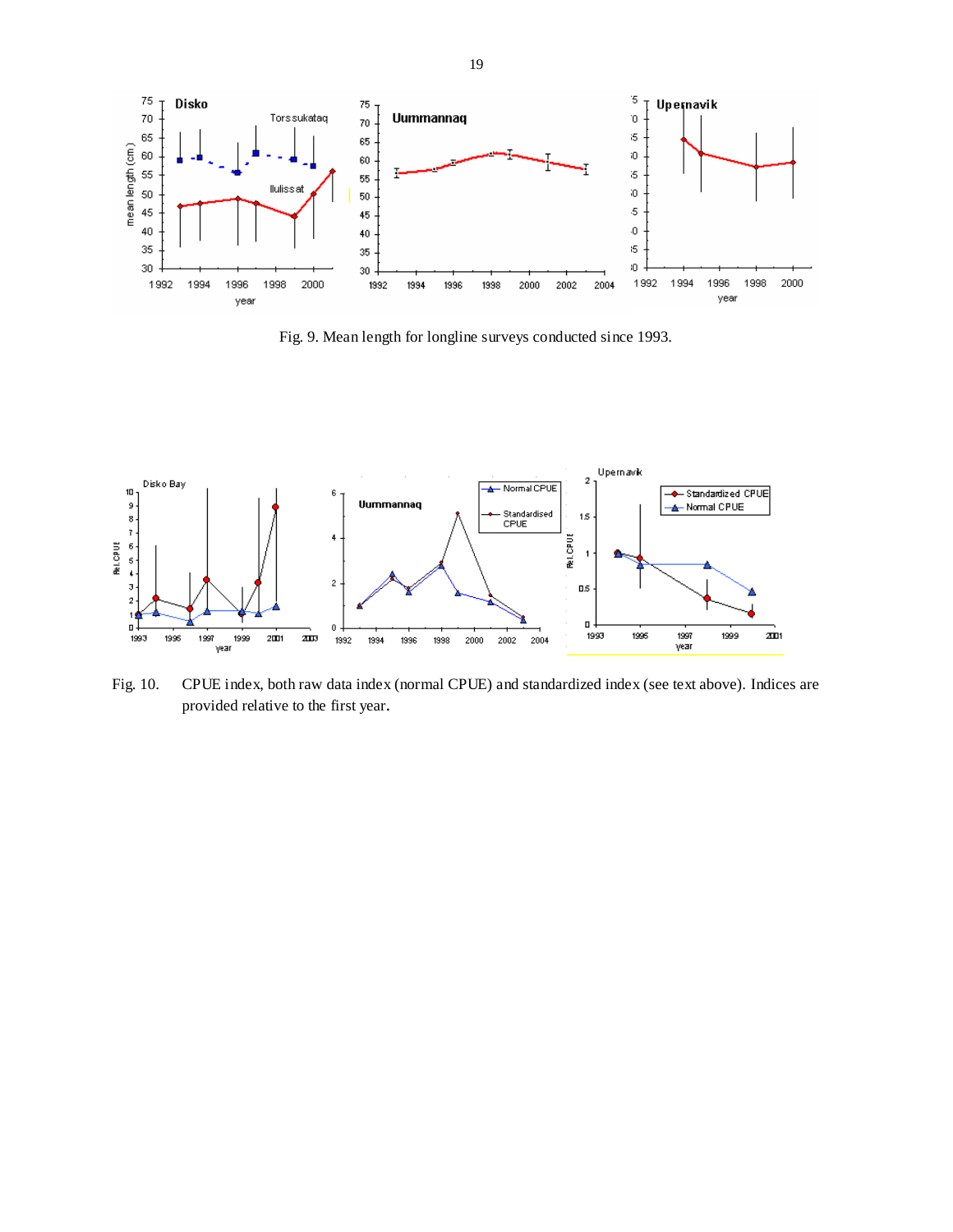

Fig. 11. CPUE (N/1000 hooks) of G. halibut from longlinesurvey stratified in 5 cm length interval. No data from 2002.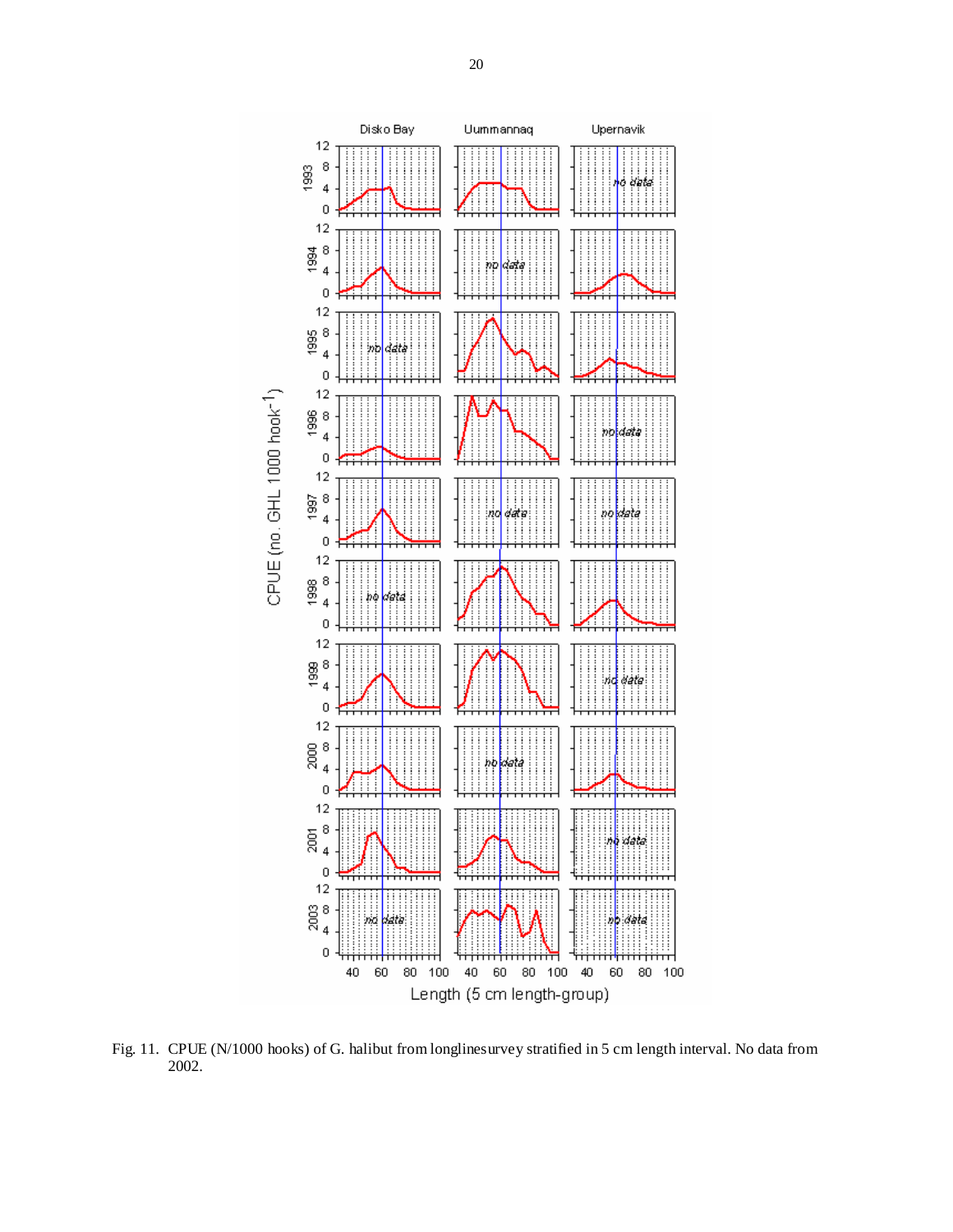

Fig 12.Plot of exploitation proxy (Yield/survey index) for Uummannaq area.



Fig. 13. Mean length of Greenland halibut in commercial longline catches from Ilulissat, Uummannaq and Upernavik with 95% conf. Int.



Fig. 14. The development in exploitation of the *age 10 and younger* expressed as percentages of those age groups in catches for each year.

**Exploitation proxy Uummannaq**